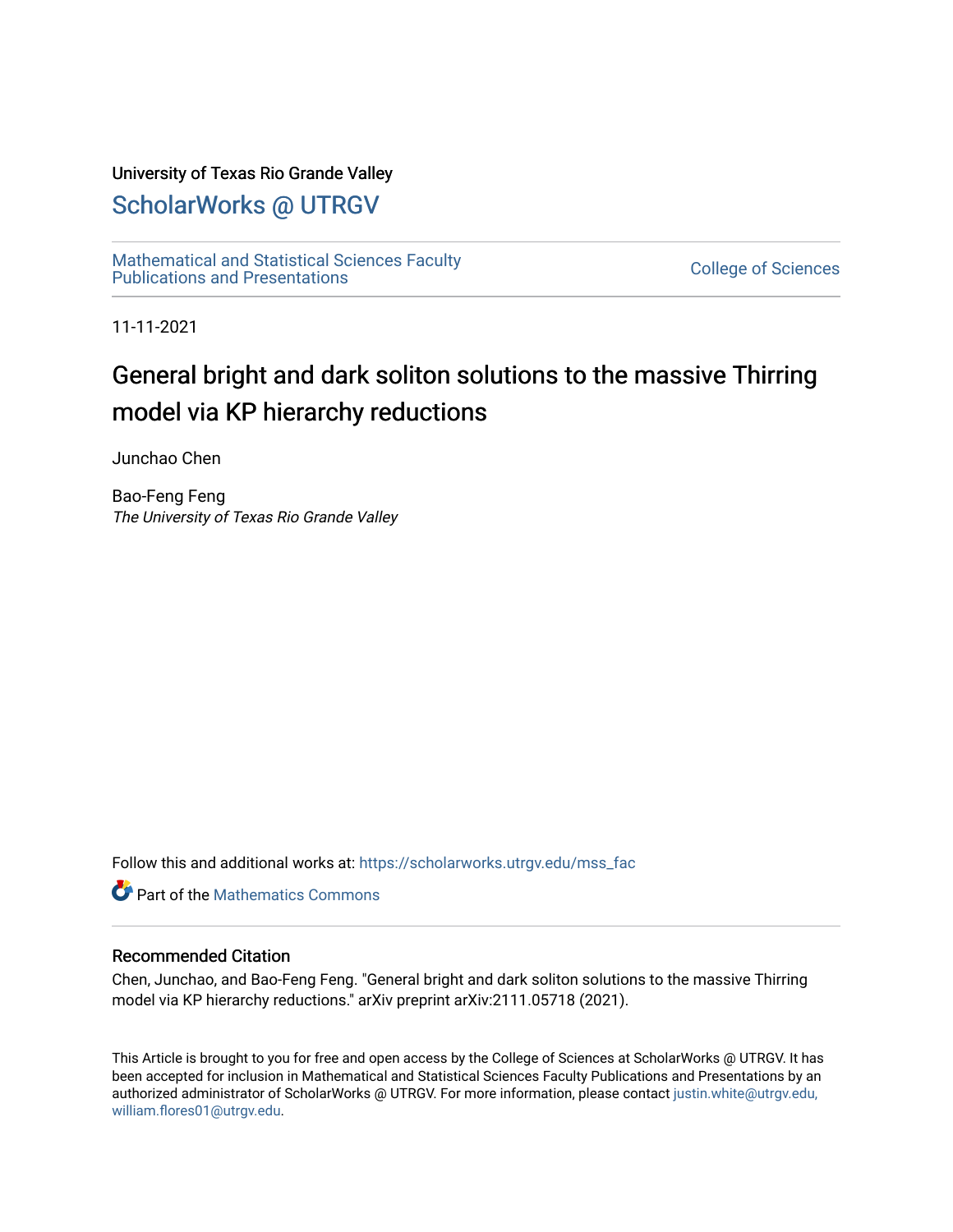# General bright and dark soliton solutions to the massive Thirring model via KP hierarchy reductions

Junchao Chen

Department of Mathematics, Lishui University, China

Bao-Feng Feng

School of Mathematical and Statistical Sciences The University of Texas Rio Grande Valley

November 11, 2021

#### Abstract

In the present paper, we are concerned with the tau function and its connection with the Kadomtsev-Petviashvili (KP) theory for the massive Thirring (MT) model. First, we bilinearize the massive Thirring model under both the vanishing and nonvanishing boundary conditions. Starting from a set of bilinear equations of two-component KP-Toda hierarchy, we derive the multi-bright solution to the MT model by the KP hierarchy reductions. Then, we show that the discrete KP equation can generate a set of bilinear equations of a deformed KP-Toda hierarchy through Miwa transformation. By imposing constraints on the parameters of the tau function, the general dark soliton solution to the MT model is constructed from the tau function of the discrete KP equation. Finally, the dynamics and properties of oneand two-soliton for both the bright and dark cases are analyzed in details.

## 1 Introduction

The massive Thirring (MT) model

<span id="page-1-0"></span>
$$
iu_x + v + \sigma u |v|^2 = 0, \qquad (1)
$$

$$
iv_t + u + \sigma v|u|^2 = 0, \qquad (2)
$$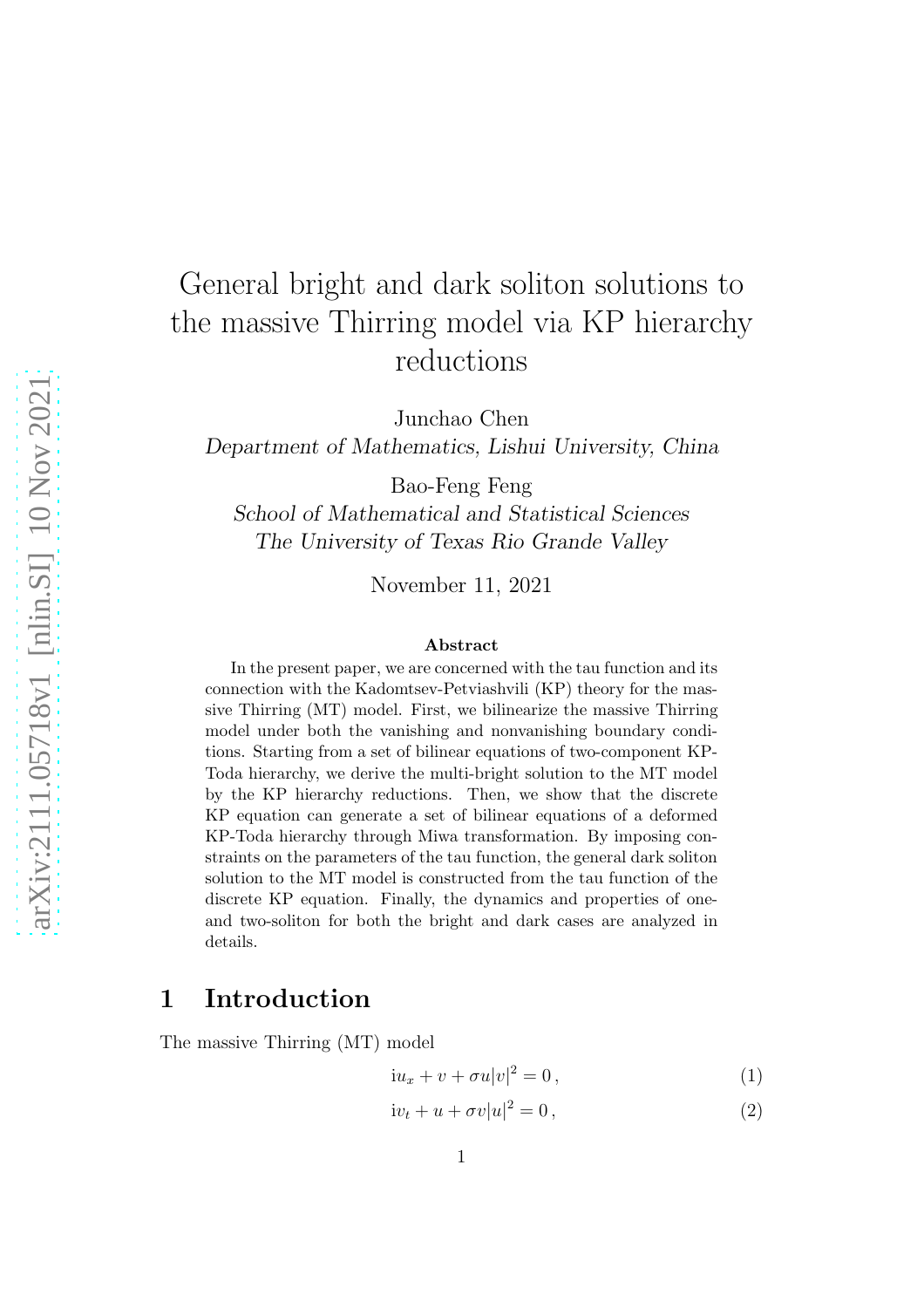with  $\sigma = \pm 1$ , was derived by Thirring in 1958 [\[1\]](#page-23-0) in the context of general relativity. It represents a relativistically invariant nonlinear Dirac equation in the space of one dimension. It is one of the most remarkable solvable field theory models. Its complete integrability was firstly approved by Mikhailov [\[2\]](#page-23-1) and Orfanidis [\[3\]](#page-23-2) independently. The inverse scattering transform for the MT model was studied by Kuznetsov and Mikhailov [\[4\]](#page-24-0) and many others [\[5,](#page-24-1) [6,](#page-24-2) [7,](#page-24-3) [8,](#page-24-4) [9\]](#page-24-5). The Darboux transformation, Bäcklund transformation of the MT model and its connection with other integrable systems have been investigated by Kaup and Newell [\[10\]](#page-24-6), Lee [\[11,](#page-24-7) [12\]](#page-24-8), Prikarpatskii [\[13,](#page-24-9) [14\]](#page-24-10) , Franca *et al.* [\[15\]](#page-25-0) and Degasperis [\[16\]](#page-25-1).

Since the pioneer work by Date [\[17\]](#page-25-2), the soliton solutions to the MT model including the ones with nonvanishing background were constructed by many authors [\[18,](#page-25-3) [19,](#page-25-4) [20,](#page-25-5) [21,](#page-25-6) [22,](#page-25-7) [23,](#page-25-8) [24\]](#page-25-9). In addition, the algebro-geometric solutions to the MT model has attracted attention and has been studied from late 1970s [\[25,](#page-25-10) [26\]](#page-25-11) to 1980s [\[27,](#page-26-0) [28\]](#page-26-1) until recently [\[29,](#page-26-2) [30\]](#page-26-3). It should be pointed out that the rogue wave solutions to the MT model were recently investigated in [\[31,](#page-26-4) [32,](#page-26-5) [33\]](#page-26-6) by the Darboux transformation.

The MT model admits the following Lax pair

$$
\Phi_x = U\Phi, \qquad \Phi_t = V\Phi,\tag{3}
$$

where

$$
U = -\frac{i}{2} \begin{pmatrix} \lambda^2 - \sigma v v^* & 2\lambda v \\ 2\lambda \sigma v^* & -\lambda^2 + \sigma v v^* \end{pmatrix}
$$
  

$$
V = -\frac{i}{2} \begin{pmatrix} \lambda^{-2} - \sigma u u^* & 2\lambda^{-1} u \\ 2\lambda^{-1} \sigma u^* & -\lambda^{-2} + \sigma u u^* \end{pmatrix},
$$

in the sense that the compatibility condition  $U_t - V_x + [U, V] = 0$  gives the MT model  $(1)-(2)$  $(1)-(2)$ . It is noted that the MT model can also be written in the laboratory coordinates as follows

$$
i(u_T + u_X) + v + \sigma u |v|^2 = 0,
$$
\n(4)

$$
i(v_T - v_X) + u + \sigma v|u|^2 = 0,
$$
\n(5)

via the following transformation

$$
X = x + t, \quad T = x - t.
$$

The MT model in the laboratory coordinates has application in nonlinear optics to describe pulse propagation in Bragg gratings [\[34\]](#page-26-7). Alexeeva et al. studied the PT-symmetry extensions of the MT model [\[35\]](#page-26-8). Regarding the integrable discretization, Nijhoff et al. gave the integrable discretization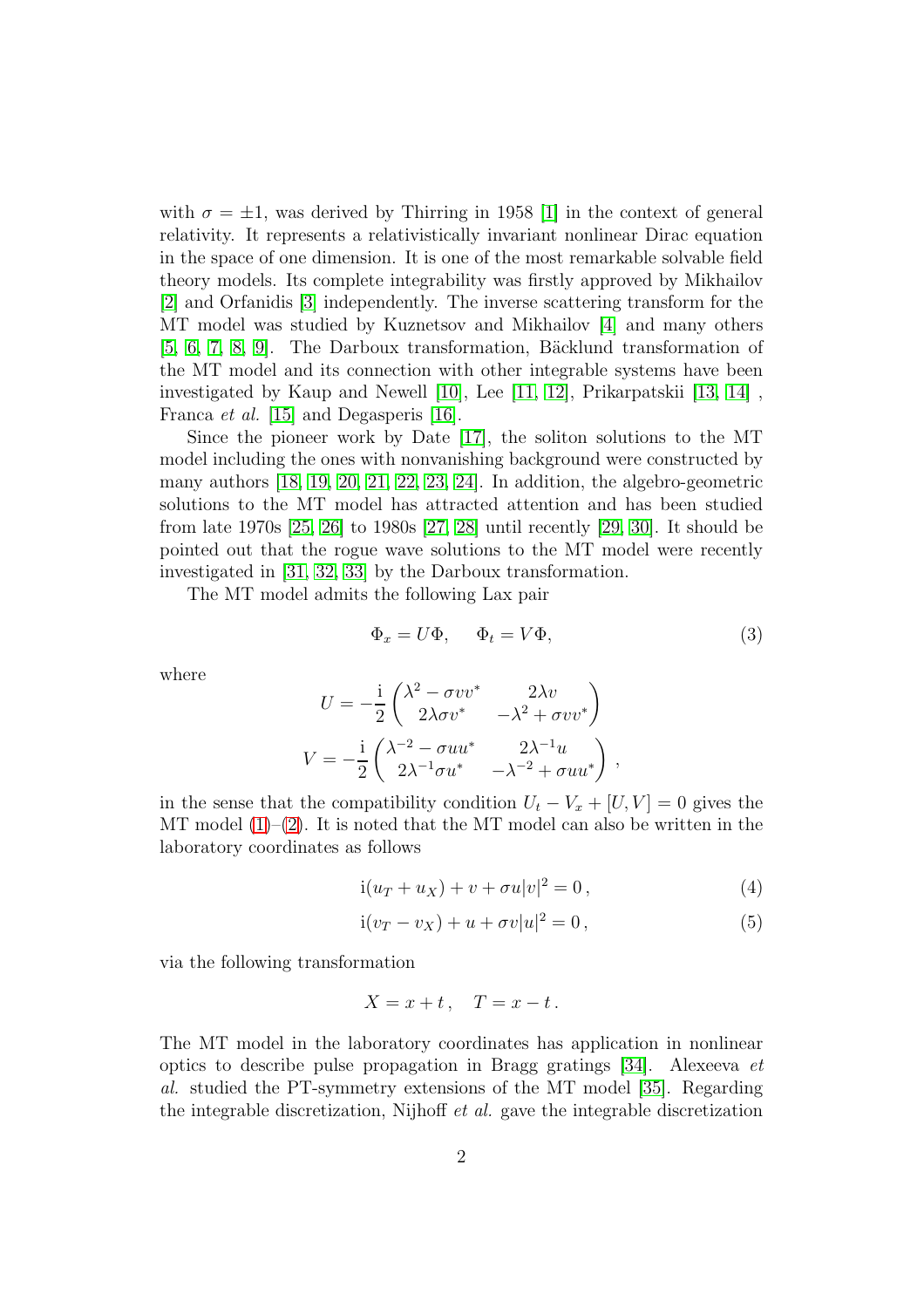of the MT model in light cone coordinates [\[36,](#page-26-9) [37\]](#page-26-10) in 1980s. Most recently, Pelinovsky et al. proposed a semi-discrete integrable MT model in laboratory coordinates [\[38\]](#page-26-11) and studied its solution solution via Darboux transformation [\[39\]](#page-27-0).

Surprisingly, as far as we are aware, the bilinear formulation is missing in the literature. As far as we are aware, no paper published either in finding solutions via Hirota's bilinear method [\[40\]](#page-27-1) or revealing the connection of the MT model to the KP theory by Kyoto school [\[41\]](#page-27-2). By combining the Hirota's bilinear method and the KP hierarchy reduction method, we have constructed general soliton solutions to many soliton equations such as the vector nonlinear Schrödiner equation  $[42]$  and the complex short pulse equation [\[43,](#page-27-4) [44\]](#page-27-5) for both the vanishing boundary condition (VBC) and nonvanishing boundary condition (NVBC). Therefore, the motivation and the goal of the present study is to bilinearize the MT model and find its soliton solutions under VBC and NVBC.

The remainder of the present paper in organized as follow. In section 2, we first bilinearize the MT model into a set of four equations corresponding to the bright soliton solution. Starting from a set of bilinear equations satisfied by the tau functions of two-component KP hierarchy, we arrive at above four bilinear equations satisfied by the bright soliton solutions by a series of reductions such as dimension and complex conjugate reductions. On the other hand, in section 3, we show that the discrete KP equation can generate a single-component KP-Toda hierarchy with four flows: one in positive flow and three in negative flows, along with its tau-function and a set of bilinear equations. By imposing one constraint on parameters, three reduction relations are achieved simultaneously, by which we are finally able to construct general N-dark soliton solution to the MT model. The dynamical behaviors and properties of one- and two-soliton solutions for both the bright and dark ones are analyed in section 4. The paper is concluded in section 5 by some comments and further topics.

# 2 Bright solitons in the MT model

### 2.1 Bilinearization of the MT model under VBC

The bilinearization of the MT system is established by the following proposition.

Proposition 1. By means of the dependent variable transformations

<span id="page-3-0"></span>
$$
u = \frac{g}{f^*}, \quad v = \frac{h}{f},\tag{6}
$$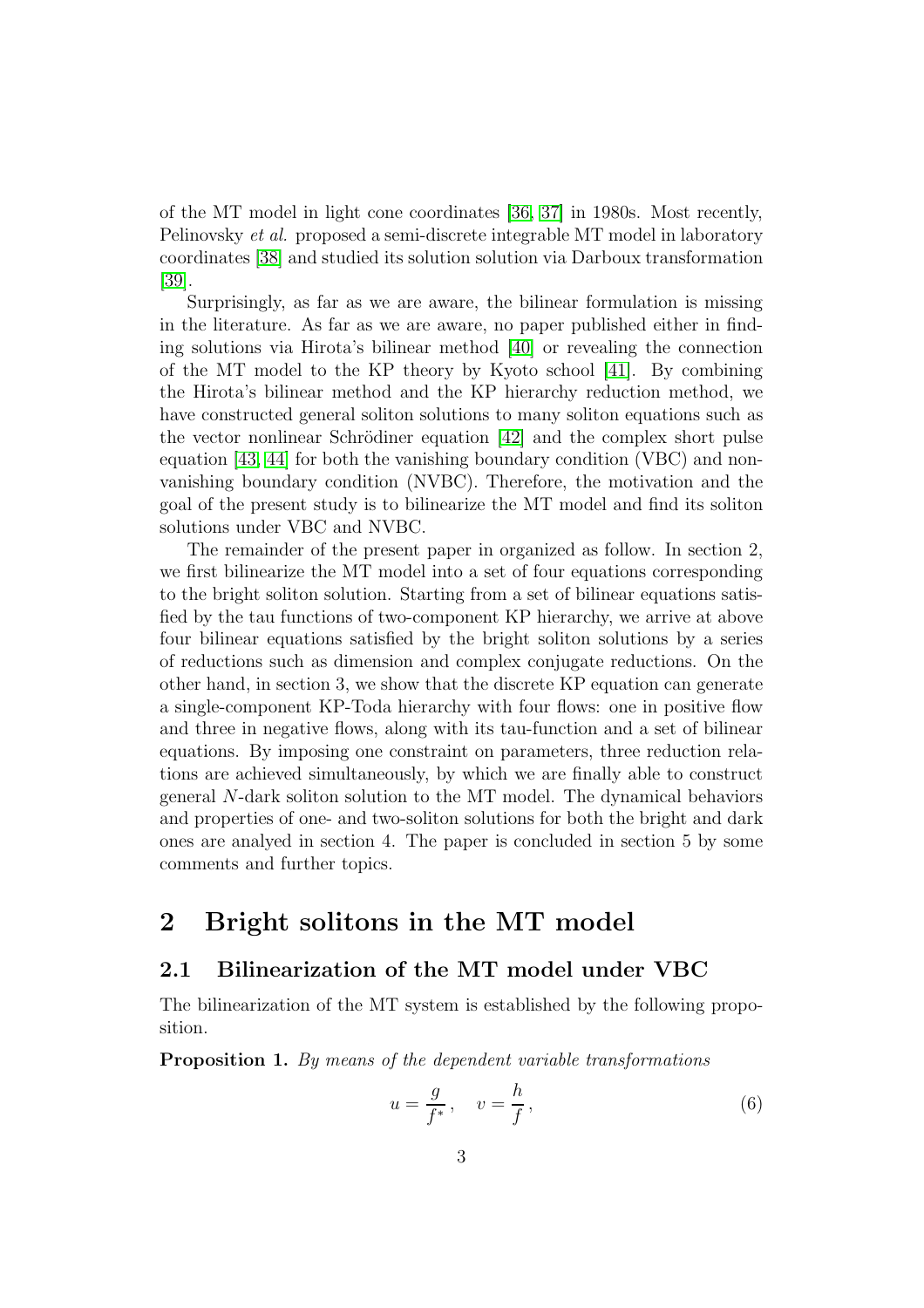the MT model  $(1)$ – $(2)$  is transformed into the following bilinear equations

<span id="page-4-0"></span>
$$
iD_x g \cdot f + h f^* = 0, \qquad (7)
$$

$$
iD_x f \cdot f^* = -\sigma h h^*,\tag{8}
$$

$$
iD_t h \cdot f^* + gf = 0, \qquad (9)
$$

$$
iD_t f \cdot f^* = \sigma g g^* \,. \tag{10}
$$

where  $D$  is the Hirota D-operator defined by [\[40\]](#page-27-1)

$$
D_s^n D_y^m f \cdot g = \left(\frac{\partial}{\partial s} - \frac{\partial}{\partial s'}\right)^n \left(\frac{\partial}{\partial y} - \frac{\partial}{\partial y'}\right)^m f(y, s) g(y', s')|_{y = y', s = s'}.
$$

Proof. By rewriting the dependent variable transformations [\(6\)](#page-3-0)

$$
u = \frac{g}{f} \frac{f}{f^*}, \quad v = \frac{h}{f^*} \frac{f^*}{f},
$$

and substituting into  $Eq.(1)$  $Eq.(1)$ , we have

$$
\left[\mathrm{i}\left(\frac{g}{f}\right)_x \frac{f}{f^*} + \frac{h}{f}\right] + \left[\mathrm{i}\frac{g}{f}\left(\frac{f}{f^*}\right)_x + \sigma \frac{hh^*}{ff^*} \frac{g}{f^*}\right] = 0\,. \tag{11}
$$

Bilinear equations [\(7\)](#page-4-0) and [\(8\)](#page-4-0) are deduced by taking zero for each group inside bracket. Similarly, we can drive bilinear equations [\(9\)](#page-4-0) and [\(10\)](#page-4-0) by substituting  $(6)$  into Eq. $(2)$ .  $\Box$ 

## 2.2 Reductions to the multi-bright solution from the two-component KP-Toda hierarchy

Define the following tau functions of two-component KP-Toda hierarchy,

$$
f_{nm} = \begin{vmatrix} A_n & I \\ -I & B_m \end{vmatrix},
$$

$$
g_{nm} = \begin{vmatrix} A_n & I & \Phi_n^T \\ -I & B_m & \mathbf{0}^T \\ \mathbf{0} & -\bar{\Psi}_m & 0 \end{vmatrix}, \quad \bar{g}_{nm} = \begin{vmatrix} A'_n & I & \mathbf{0}^T \\ -I & B_m & \Psi_m^T \\ -\bar{\Phi}_n & \mathbf{0} & 0 \end{vmatrix},
$$

where  $A_n$  and  $B_m$  are  $N \times N$  matrices whose elements are

$$
a_{ij}(n) = \frac{\mu \bar{p}_j}{p_i + \bar{p}_j} \left(-\frac{p_i}{\bar{p}_j}\right)^n e^{\xi_i + \bar{\xi}_j}, \quad a'_{ij}(n) = -\frac{\mu p_i}{p_i + \bar{p}_j} \left(-\frac{p_i}{\bar{p}_j}\right)^n e^{\xi_i + \bar{\xi}_j},
$$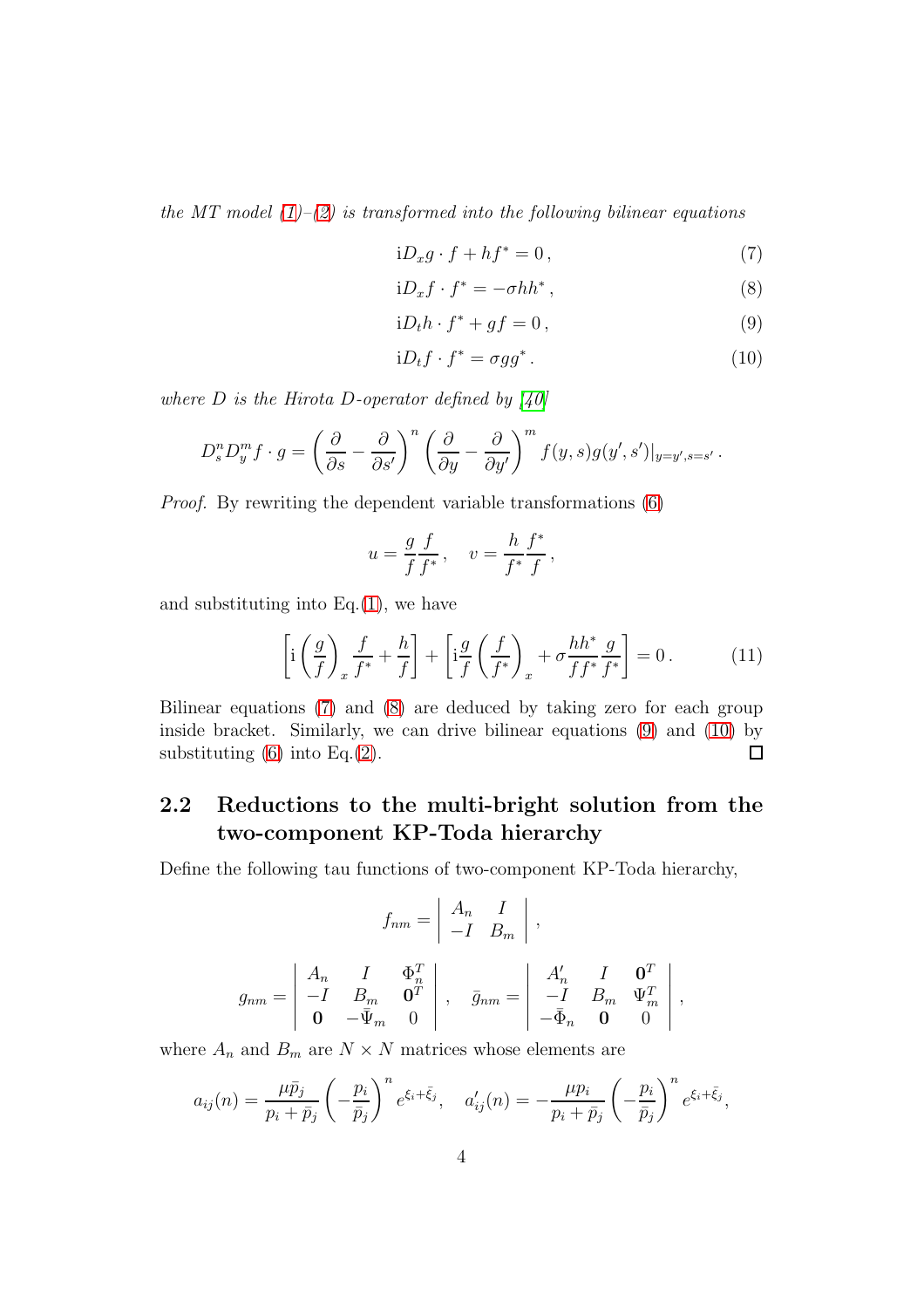$$
b_{ij}(m) = \frac{\nu}{q_i + \bar{q}_j} \left(-\frac{q_i}{\bar{q}_j}\right)^m e^{\eta_i + \bar{\eta}_j},
$$

with

$$
\xi_i = \frac{1}{p_i} x_{-1} + p_i x_1 + \xi_{i0}, \quad \bar{\xi}_j = \frac{1}{\bar{p}_j} x_{-1} + \bar{p}_j x_1 + \bar{\xi}_{j0},
$$
  

$$
\eta_i = \frac{1}{q_i} y_{-1} + q_i y_1 + \eta_{i0}, \quad \bar{\eta}_j = \frac{1}{\bar{q}_j} y_{-1} + \bar{q}_j y_1 + \bar{\eta}_{j0},
$$

where  $\Phi_n$ ,  $\Psi_n$ ,  $\bar{\Phi}_n$  and  $\bar{\Psi}_n$  are N-component row vectors

$$
\Phi_n = (p_1^n e^{\xi_1}, \cdots, p_N^n e^{\xi_N}) , \ \bar{\Phi}_n = ((-\bar{p}_1)^{-n} e^{\bar{\xi}_1}, \cdots, (-\bar{p}_N)^{-n} e^{\bar{\xi}_N}) ,
$$
  

$$
\Psi_m = (q_1^m e^{\eta_1}, \cdots, q_N^m e^{\eta_N}) , \bar{\Psi}_m = ((-\bar{q}_1)^{-m} e^{\bar{\eta}_1}, \cdots, (-\bar{q}_N)^{-m} e^{\bar{\eta}_N}) .
$$

Then we have the following lemma:

Lemma 1. The above tau functions of two-component KP-Toda hierarchy satisfy the following bilinear equations

<span id="page-5-0"></span>
$$
D_{x_{-1}}g_{nm} \cdot f_{nm} = g_{n-1,m}f_{n+1,m}, \qquad (12)
$$

$$
D_{x_1}g_{n,m+1} \cdot f_{n+1,m} = g_{n+1,m+1}f_{nm},\tag{13}
$$

$$
D_{y_1} f_{n+1,m} \cdot f_{n,m} = \mu \nu g_{n,m} \bar{g}_{nm}, \qquad (14)
$$

$$
D_{y_{-1}} f_{n+1,m} \cdot f_{n,m} = -\mu\nu g_{n,m+1} \bar{g}_{n,m-1}.
$$
 (15)

Proof. Let us take the following notations:

$$
\phi_i(n) = p_i^n e^{\xi_i}, \quad \bar{\phi}_i(n) = (-\bar{p}_i)^{-n} e^{\bar{\xi}_i}, \n\psi_i(m) = q_i^m e^{\eta_i}, \quad \bar{\psi}_i(m) = (-\bar{q}_i)^{-m} e^{\bar{\eta}_i},
$$

then the above matrix elements possess the differential and difference rules:

$$
\partial_{x_1} a_{ij}(n) = -\mu \phi_i(n) \bar{\phi}_j(n-1), \quad \partial_{x_{-1}} a_{ij}(n) = \mu \phi_i(n-1) \bar{\phi}_j(n),
$$
  
\n
$$
a_{ij}(n+1) = a_{ij}(n) - \mu \phi_i(n) \bar{\phi}_j(n),
$$
  
\n
$$
\partial_{y_1} b_{ij}(m) = \nu \psi_i(m) \bar{\psi}_j(m), \quad \partial_{y_{-1}} b_{ij}(m) = -\nu \psi_i(m-1) \bar{\psi}_j(m+1),
$$
  
\n
$$
b_{ij}(m+1) = b_{ij}(m) + \nu \psi_i(m) \bar{\psi}_j(m+1),
$$
  
\n
$$
\partial_{x_s} \phi_i(n) = \phi_i(n+s), \quad \partial_{x_s} \bar{\phi}_i(n) = -\bar{\phi}_i(n-s),
$$
  
\n
$$
\partial_{y_s} \psi_i(m) = \psi_i(m+s), \quad \partial_{y_s} \bar{\psi}_i(m) = -\bar{\psi}_i(m-s), \quad (s = \pm 1).
$$

By using the differential formula of determinant, it can be checked that the derivatives and shifts of the tau functions are expressed by the bordered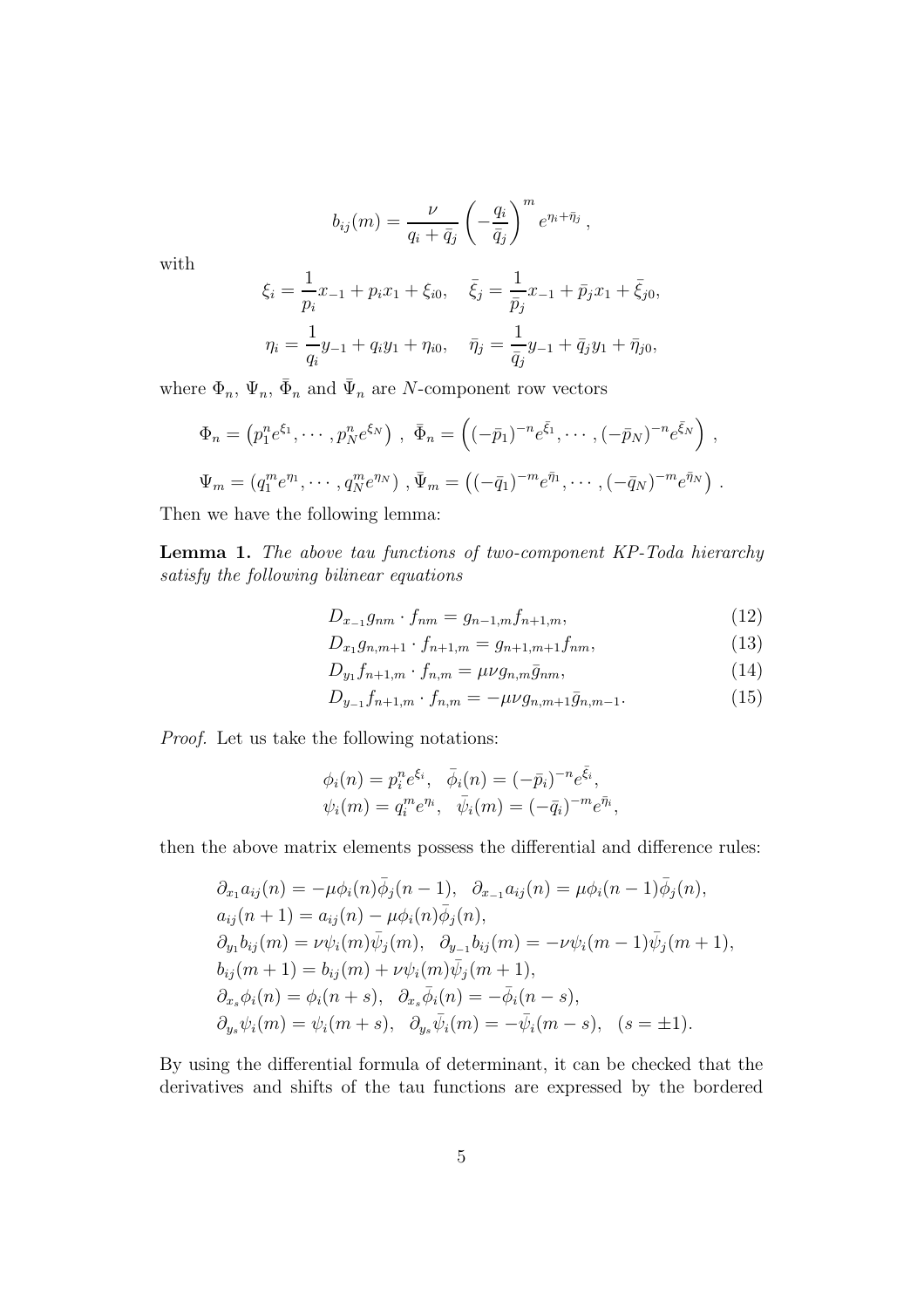determinants as follows:

$$
f_{n+1,m} = \begin{vmatrix} A_n & I & \Phi_n^T \\ -I & B_m & 0^T \\ \mu \bar{\Phi}_n & 0 & 1 \end{vmatrix}, \quad \partial_{x-1} f_{n,m} = \begin{vmatrix} A_n & I & \Phi_{n-1}^T \\ -I & B_m & 0^T \\ -\mu \bar{\Phi}_n & 0 & 0 \end{vmatrix},
$$
  
\n
$$
\partial_{x_1} f_{n+1,m} = \begin{vmatrix} A_n & I & \Phi_{n+1}^T \\ -I & B_m & 0^T \\ \mu \bar{\Phi}_n & 0 & 0 \end{vmatrix}, \quad \partial_{y_1} f_{n,m} = \begin{vmatrix} A_n & I & 0^T \\ -I & B_m & \Psi_m^T \\ 0 & -\nu \bar{\Psi}_m & 0 \end{vmatrix},
$$
  
\n
$$
\partial_{y-1} f_{n,m} = \begin{vmatrix} A_n & I & 0^T \\ -I & B_m & \Psi_{n-1}^T \\ 0 & \nu \bar{\Psi}_{m+1} & 0 \end{vmatrix}, \quad \partial_{y_1} f_{n+1,m} = \begin{vmatrix} A_n & I & \Phi_n^T & 0^T \\ -I & B_m & 0^T & \Psi_m^T \\ \mu \bar{\Phi}_n & 0^T & 1 & 0 \\ 0 & -\nu \bar{\Psi}_m & 0 & 0 \end{vmatrix},
$$
  
\n
$$
\partial_{y-1} f_{n+1,m} = \begin{vmatrix} A_n & I & \Phi_n^T & 0^T \\ -I & B_m & 0^T & \Psi_{m-1}^T \\ \mu \bar{\Phi}_n & 0^T & 1 & 0 \\ 0 & \nu \bar{\Psi}_{m+1} & 0 & 0 \end{vmatrix}, \quad g_{n-1,m} = \begin{vmatrix} A_n & I & \Phi_{n-1}^T \\ -I & B_m & 0^T \\ 0 & -\bar{\Psi}_m & 0 \end{vmatrix},
$$
  
\n
$$
g_{n,m+1} = \begin{vmatrix} A_n & I & \Phi_n^T \\ -I & B_m & 0^T \\ 0 & -\bar{\Psi}_{m+1} & 0 \end{vmatrix}, \quad g_{n+1,m+1} = \begin{vmatrix} A_n & I & \Phi_{n+1}^T & \Phi_n^T \\ -I & B_m & 0^T & 0^T \\ \bar{\Phi}_n & 0 & 0 &
$$

$$
\partial_{x_{-1}}g_{n,m} = -\begin{vmatrix}\nA_n & I & \Phi_n^T & \Phi_{n-1}^T \\
-I & B_m & \mathbf{0}^T & \mathbf{0}^T \\
\mathbf{0} & -\bar{\Psi}_m & 0 & 0 \\
\mu \bar{\Phi}_n & \mathbf{0} & 1 & 0\n\end{vmatrix}, \quad \partial_{x_1}g_{n,m+1} = \begin{vmatrix}\nA_n & I & \Phi_{n+1}^T \\
-I & B_m & \mathbf{0}^T \\
\mathbf{0} & -\bar{\Psi}_{m+1} & 0\n\end{vmatrix},
$$
\n
$$
\bar{g}_{n,m} = \begin{vmatrix}\nA_{n+1} & I & \mathbf{0}^T \\
-I & B_m & \Psi_m^T \\
-\bar{\Phi}_n & \mathbf{0} & 0\n\end{vmatrix} = \begin{vmatrix}\nA_n & I & \mathbf{0}^T \\
-I & B_m & \Psi_m^T \\
-\bar{\Phi}_n & \mathbf{0} & 0\n\end{vmatrix},
$$
\n
$$
\bar{g}_{n,m-1} = \begin{vmatrix}\nA_{n+1} & I & \mathbf{0}^T \\
-I & B_{m-1} & \Psi_{m-1}^T \\
-\bar{\Phi}_n & \mathbf{0} & 0\n\end{vmatrix} = \begin{vmatrix}\nA_n & I & \mathbf{0}^T \\
-I & B_m & \Psi_m^T \\
-I & B_m & \Psi_{m-1}^T \\
-\bar{\Phi}_n & \mathbf{0} & 0\n\end{vmatrix}.
$$

By using the Jacobi identity of determinant, we can obtain the following relations

$$
f_{nm}\partial_{x_{-1}}g_{nm} = g_{nm}\partial_{x_{-1}}f_{nm} + g_{n-1,m}f_{n+1,m},
$$
  
\n
$$
f_{nm}g_{n+1,m+1} = f_{n+1,m}\partial_{x_1}g_{n,m+1} - g_{n,m+1}\partial_{x_1}f_{n+1,m},
$$
  
\n
$$
f_{n,m}\partial_{y_1}f_{n+1,m} = f_{n+1,m}\partial_{y_1}f_{n,m} + \mu\nu g_{n,m}\bar{g}_{nm},
$$
  
\n
$$
f_{n,m}\partial_{y_{-1}}f_{n+1,m} = f_{n+1,m}\partial_{y_{-1}}f_{n,m} - \mu\nu g_{n,m+1}\bar{g}_{n,m-1},
$$

which completes the proof of bilinear equations  $(12)-(15)$  $(12)-(15)$ .

 $\Box$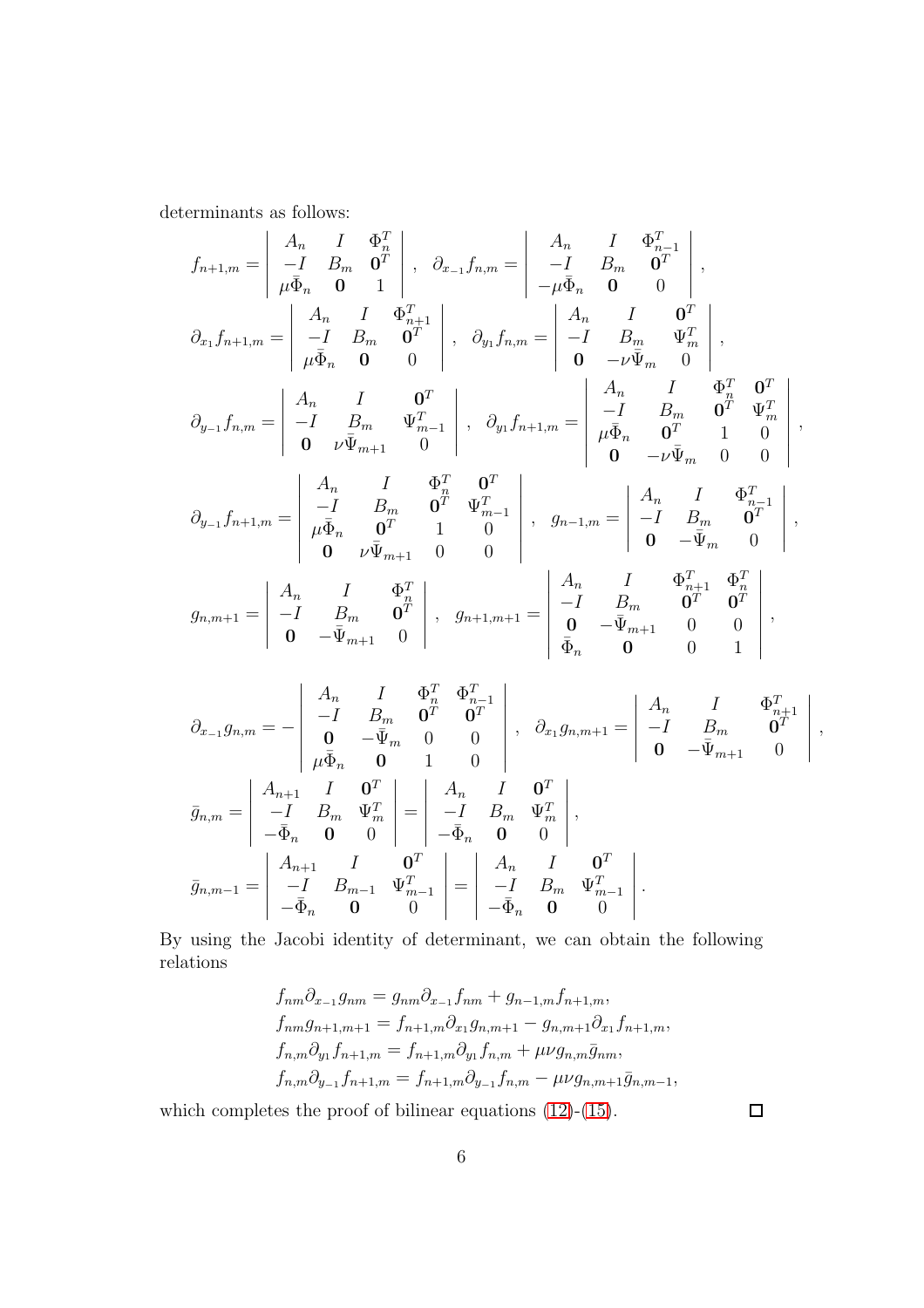In what follows, we proceed to the reduction procedure. To this end, we impose the reduction condition

<span id="page-7-0"></span>
$$
q_i = \bar{p}_i, \quad \bar{q}_i = p_i,\tag{16}
$$

then one can easily show

$$
f_{n+1,m+1} = f_{n,m}, \quad g_{n+1,m+1} = -g_{n,m}, \tag{17}
$$

which leads to

$$
D_{x_{-1}}g_{nm} \cdot f_{nm} = -g_{n,m+1}f_{n+1,m},\tag{18}
$$

$$
D_{x_1}g_{n,m+1} \cdot f_{n+1,m} = -g_{n,m}f_{nm} \tag{19}
$$

,

from Eqs. [\(12\)](#page-5-0)–Eqs. [\(13\)](#page-5-0). On the other hand, by performing row and column operations, we rewrite the tau function  $f_{nm}$  as

$$
f_{nm} = \begin{vmatrix} \tilde{A}_n & I \\ -I & \tilde{B}_m \end{vmatrix}
$$

with the elements

$$
\tilde{a}_{ij}(n) = \frac{\mu \bar{p}_j}{p_i + \bar{p}_j} \left( -\frac{p_i}{\bar{p}_j} \right)^n, \quad \tilde{b}_{ij}(m) = \frac{\nu}{q_i + \bar{q}_j} \left( -\frac{q_i}{\bar{q}_j} \right)^m e^{\eta_i + \bar{\eta}_j + \xi_j + \bar{\xi}_i},
$$

From the condition [\(16\)](#page-7-0), one can deduce

$$
\partial_{x_1}\tilde{b}_{ij}(m) = \partial_{y_1}\tilde{b}_{ij}(m), \quad \partial_{x_{-1}}\tilde{b}_{ij}(m) = \partial_{y_{-1}}\tilde{b}_{ij}(m), \tag{20}
$$

which implies

$$
\partial_{x_1} f_{nm} = \partial_{y_1} f_{nm}, \quad \partial_{x_{-1}} f_{nm} = \partial_{y_{-1}} f_{nm}.
$$
 (21)

Thus Eqs.  $(14)$ – $(15)$  become

$$
D_{x_1}f_{n+1,m} \cdot f_{n,m} = \mu\nu g_{n,m}\bar{g}_{nm},\qquad(22)
$$

$$
D_{x_{-1}}f_{n+1,m} \cdot f_{n,m} = -\mu\nu g_{n,m+1}\bar{g}_{n,m-1}.
$$
 (23)

Next, we consider complex conjugate condition by giving the following lemma:

Lemma 2. Assume  $\mu = -i$ ,  $\nu = \sigma$ ,  $n = m = 0$ ,

$$
\bar{p}_i = p_i^*, \quad \bar{\xi}_{i0} = \xi_{i0}^*, \quad e^{\eta_{i0}} = \alpha_i, \quad e^{\bar{\eta}_{i0}} = \alpha_i^*, \tag{24}
$$

and drop the dummy variables  $y_1$  and  $y_{-1}$ , then

$$
a'_{ij}(0) = a^*_{ji}(0), \quad b^*_{ij}(0) = b_{ji}(0), \tag{25}
$$

which implies

$$
f_{00} = f_{10}^*, \quad \bar{g}_{00} = -g_{00}^*, \quad \bar{g}_{01} = g_{0,-1}^*.
$$
 (26)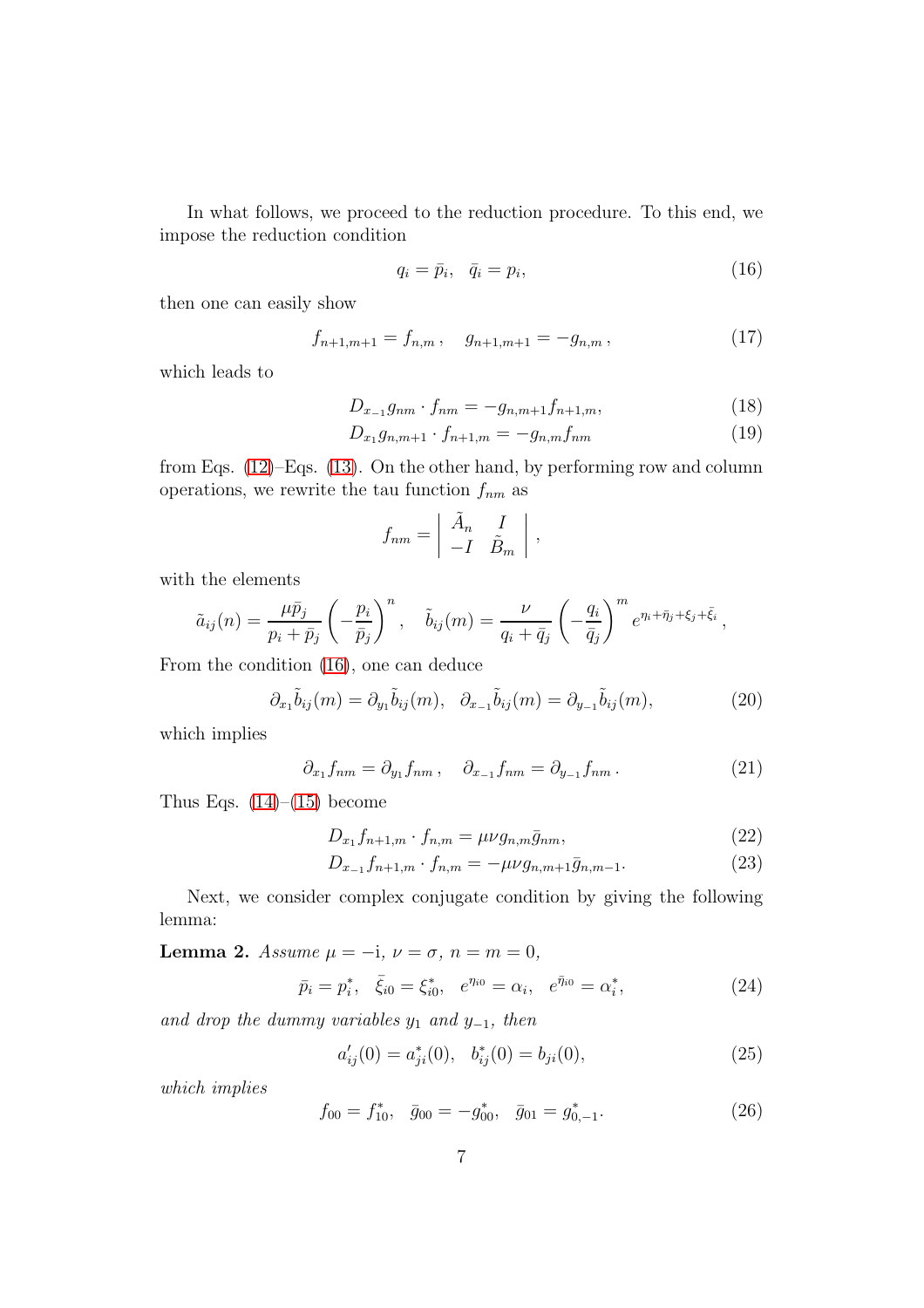*Proof.* Let  $C = (\alpha_1, \alpha_2, \cdots, \alpha_N)$  be a row vector. Direct calculations give

$$
f_{00} = \begin{vmatrix} -\frac{ip_j^*}{p_i + p_j^*} e^{\xi_i + \xi_j^*} & I & -\frac{ip_i^*}{p_j^* + p_j} \\ -I & \frac{\sigma a_i \alpha_j^*}{p_i^* + p_j} & I & -\frac{ip_i}{p_i + p_j^*} e^{\xi_i + \xi_i^*} & I \\ -I & \frac{\sigma a_j \alpha_i^*}{p_j^* + p_i} & -I & \frac{\sigma a_i \alpha_j^*}{p_i^* + p_j} \\ -I & \frac{\sigma a_j \alpha_i^*}{p_j^* + p_i} & -I & \frac{\sigma a_i \alpha_j^*}{p_i^* + p_j} \\ \frac{ip_i}{p_i + p_j^*} e^{\xi_i + \xi_j^*} & I & 0^T \\ -I & \frac{\sigma a_i \alpha_j^*}{p_i^* + p_j} & C^T & -\frac{1}{p_j^* + p_i^*} e^{\xi_j + \xi_i^*} & -I & -\Phi^{*T} \\ -I & \frac{\sigma a_i \alpha_j^*}{p_j^* + p_i^*} & C^T & -\frac{1}{p_j^* + p_i^*} e^{\xi_j + \xi_i^*} & -I & -\Phi^{*T} \\ -I & \frac{\sigma a_j \alpha_i^*}{p_j^* + p_i} & 0^T & 0 & C & 0 \\ 0 & -C & 0 & -C & 0 \\ 0 & -C & 0 & 0 & 0 \\ \frac{ip_i}{p_i + p_j^*} e^{\xi_i + \xi_j^*} & I & 0^T \\ -I & \frac{\sigma a_i \alpha_j^*}{p_i^* + p_j} \left( -\frac{p_j}{p_i^*} \right) & \frac{C^T}{p_i^*} \\ -\Phi^* & 0 & 0 & 0 \\ -\Phi^* & 0 & 0 & 0 \\ -\Phi^* & 0 & 0 & 0 \\ 0 & 0 & \frac{C}{p_i^*} \\ -I & \frac{\sigma a_j \alpha_i^*}{p_j^* + p_i} \left( -\frac{p_i}{p_j^*} \right) & 0^T \\ -I & \frac{\sigma a_j \alpha_i^*}{p_j^* + p_i} \left( -\frac{p_i}{p_j^*} \right) & 0^T \\ 0 & 0 & 0 & 0 \\ 0 & 0 & 0 & 0 \\ 0 & 0 & 0 & 0 \\ \end{vmatrix} = g_{0,1}^*.
$$

 $\Box$ 

Finally, let  $x_1 = x$  and  $x_{-1} = -t$ , we have

$$
D_t g_{00} \cdot f_{00} = g_{01} f_{10}, \tag{27}
$$

$$
D_x g_{01} \cdot f_{10} = -g_{00} f_{00}, \qquad (28)
$$

$$
D_x f_{10} \cdot f_{00} = -\mathrm{i} \sigma g_{00} \bar{g}_{00},\tag{29}
$$

$$
D_t f_{10} \cdot f_{00} = -i \sigma g_{01} \bar{g}_{0,-1}.
$$
 (30)

Therefore, we arrive at exactly the same set of bilinear equations  $(7)-(10)$  $(7)-(10)$  by setting

$$
f_{00} = f^*, \quad f_{10} = f, \quad g_{00} = h, \quad \bar{g}_{00} = -h^*, \quad g_{01} = ig, \quad \bar{g}_{0,-1} = -ig^*.
$$
 (31)

In summary, we can give the N-bright soliton solution to the MT model by the following theorem: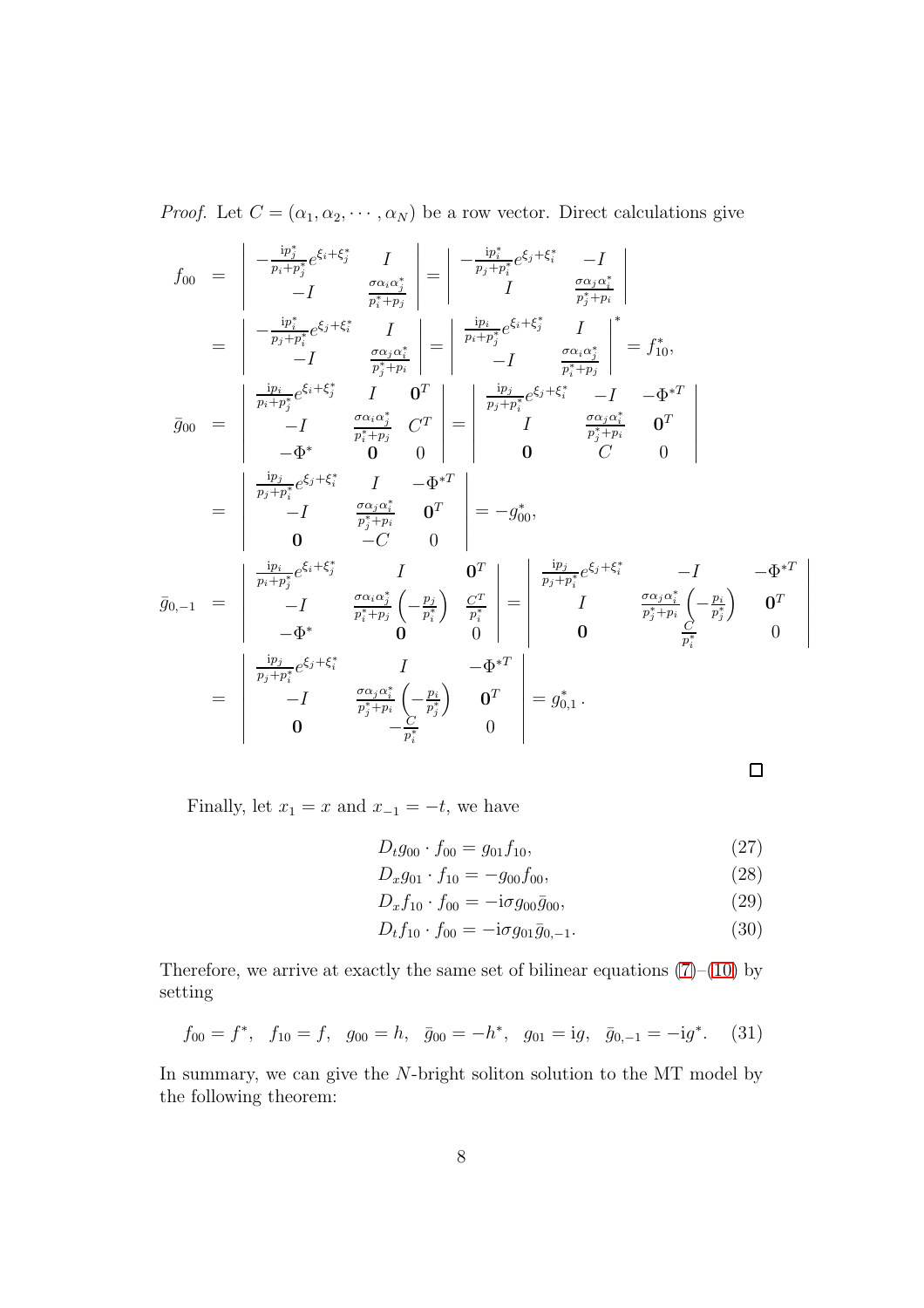**Theorem 1.** The MT model  $(1)$ – $(2)$  admits the multi-bright soliton solution  $u=\frac{g}{f}$  $\frac{g}{f^*}, v = \frac{h}{f}$  $\frac{h}{f}$  where  $f, f^*, g$  and  $h$  are the following determinant solution

<span id="page-9-2"></span>
$$
f = \begin{vmatrix} A & I \\ -I & B \end{vmatrix}, f^* = \begin{vmatrix} A' & I \\ -I & B \end{vmatrix},
$$
 (32)

$$
g = -i \begin{vmatrix} A' & I & \Phi^T \\ -I & B & \mathbf{0}^T \\ \mathbf{0} & \frac{C^*}{p_j} & 0 \end{vmatrix}, \quad h = \begin{vmatrix} A' & I & \Phi^T \\ -I & B & \mathbf{0}^T \\ \mathbf{0} & -C^* & 0 \end{vmatrix}, \quad (33)
$$

where I is an  $N \times N$  identity matrix, A, A', and B are  $N \times N$  matrices whose entries are

$$
a_{ij} = \frac{ip_i}{p_i + p_j^*} e^{\xi_i + \xi_j^*}, \quad a'_{ij} = -\frac{ip_j^*}{p_i + p_j^*} e^{\xi_i + \xi_j^*}, \quad b_{ij} = \frac{\sigma \alpha_i \alpha_j^*}{p_i^* + p_j},
$$

and  $\boldsymbol{0}$  is a N-component zero-row vector,  $\Phi$  and  $C$  are N-component row vectors given by

$$
\Phi = (e^{\xi_1}, e^{\xi_2}, \cdots, e^{\xi_N}), \quad C = (\alpha_1, \alpha_2, \cdots, \alpha_N),
$$

with  $\xi_i = p_i x - \frac{1}{p_i}$  $\frac{1}{p_i}t+\xi_{i0}$ . Here  $p_i$ ,  $\alpha_i$  and  $\xi_{i0}$  are arbitrary complex parameters for  $i = 1, \cdots, N$ .

# 3 Dark solitons in the MT model

#### 3.1 Bilinearization of the MT model under NVBC

The bilinearization of the MT model  $(1)–(2)$  $(1)–(2)$  under NVBC is established by the following proposition.

Proposition 2. By means of the dependent variable transformations

<span id="page-9-0"></span>
$$
u = \rho_1 \frac{g}{f^*} e^{i(1+\sigma \rho_1 \rho_2) \left(\frac{\rho_2}{\rho_1} x + \frac{\rho_1}{\rho_2} t\right)}, \quad v = \rho_2 \frac{h}{f} e^{i(1+\sigma \rho_1 \rho_2) \left(\frac{\rho_2}{\rho_1} x + \frac{\rho_1}{\rho_2} t\right)}, \quad (34)
$$

where  $\rho_1$  and  $\rho_2$  are real constants, the MT model [\(1\)](#page-1-0)–[\(2\)](#page-1-0) is transformed into the following bilinear equations

<span id="page-9-1"></span>
$$
(iD_x - \frac{\rho_2}{\rho_1})g \cdot f = -\frac{\rho_2}{\rho_1}hf^*,
$$
\n(35)

$$
(iD_x - \sigma \rho_2^2) f \cdot f^* = -\sigma \rho_2^2 h h^*,\tag{36}
$$

$$
(iD_t - \frac{\rho_1}{\rho_2})h \cdot f^* = -\frac{\rho_1}{\rho_2}gf , \qquad (37)
$$

$$
(iD_t - \sigma \rho_1^2) f^* \cdot f = -\sigma \rho_1^2 g g^*.
$$
 (38)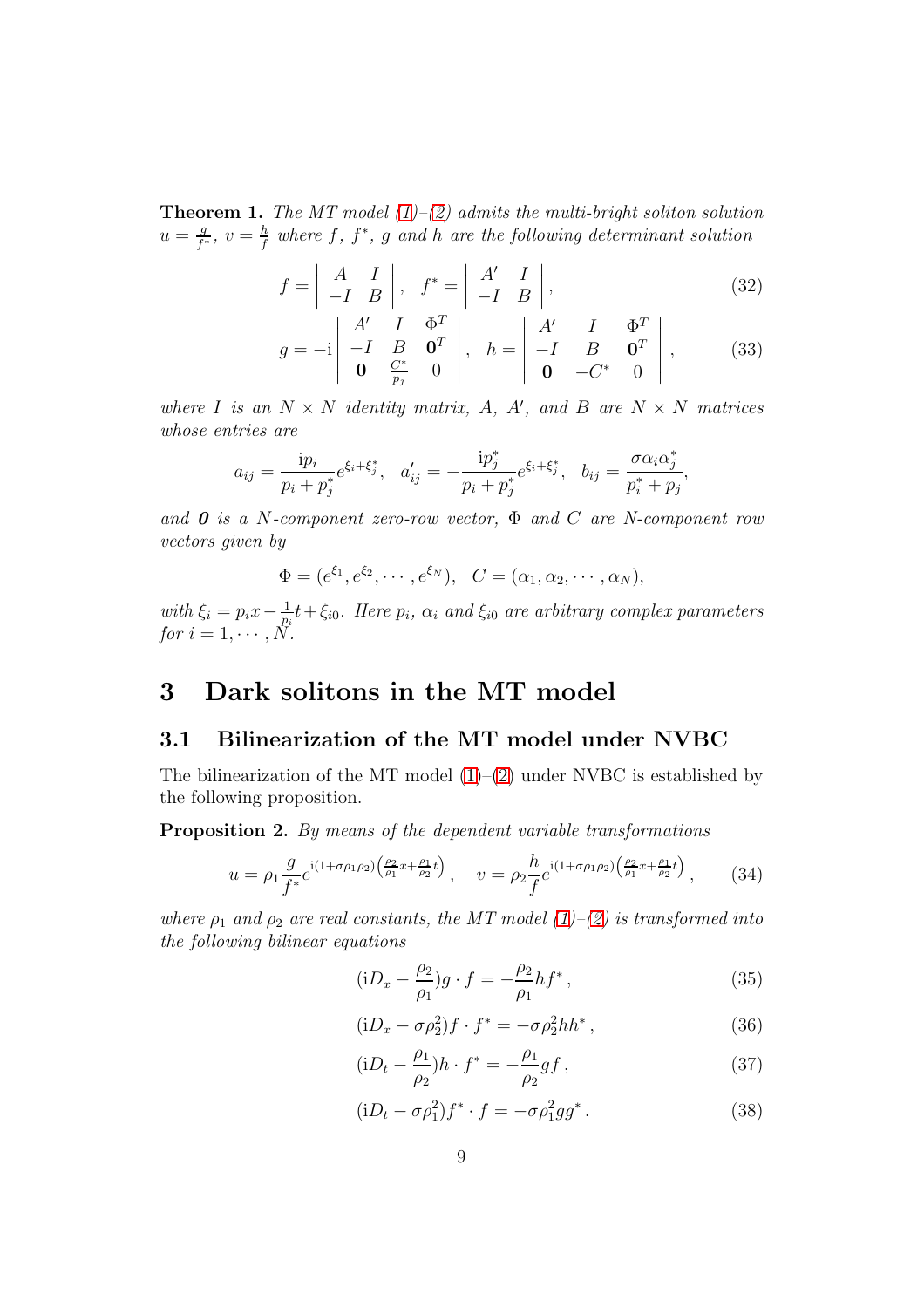Proof. By rewriting the dependent variable transformations [\(34\)](#page-9-0)

$$
u = \rho_1 \frac{g}{f} \frac{f}{f^*} e^{i(1+\sigma \rho_1 \rho_2) \left(\frac{\rho_2}{\rho_1} x + \frac{\rho_1}{\rho_2} t\right)}, \quad v = \rho_2 \frac{h}{f^*} \frac{f^*}{f} e^{i(1+\sigma \rho_1 \rho_2) \left(\frac{\rho_2}{\rho_1} x + \frac{\rho_1}{\rho_2} t\right)}
$$

and substituting into  $Eq.(1)$  $Eq.(1)$ , one has

$$
\left[ i \left( \frac{g}{f} \right)_{x} \frac{f}{f^{*}} - \frac{\rho_{2}}{\rho_{1}} \frac{g}{f^{*}} + \frac{\rho_{2}}{\rho_{1}} \frac{h}{f} \right] + \left[ i \frac{g}{f} \left( \frac{f}{f^{*}} \right)_{x} - \sigma \rho_{2}^{2} \frac{g}{f^{*}} + \sigma \rho_{2}^{2} \frac{h h^{*}}{f f^{*}} * \frac{g}{f^{*}} \right] = 0.
$$
\n(39)

Bilinear equations [\(35\)](#page-9-1) and [\(36\)](#page-9-1) are deduced by taking zero for each group inside bracket. Similarly, we can drive bilinear equations [\(37\)](#page-9-1) and [\(38\)](#page-9-1) by substituting  $(34)$  into Eq. $(2)$ .  $\Box$ 

## 3.2 Discrete KP equation and bilinear equations for the KP-Toda hierarchy

Let us start with a concrete form of the Gram determinant expression of the tau functions for the extended KP hierarchy with negative flows

<span id="page-10-0"></span>
$$
\tau_{nkl} = \left| m_{ij}^{nkl} \right|_{1 \le i,j \le N},\tag{40}
$$

where

$$
m_{ij}^{nkl} = \delta_{ij} + \frac{ip_i}{p_i + \bar{p}_j} \varphi_i^{nkl} \psi_j^{nkl},
$$

$$
\varphi_i^{nkl} = p_i^n (p_i - a)^k (p_i - b)^l e^{\xi_i}, \quad \psi_j^{nkl} = \left(-\frac{1}{\bar{p}_j}\right)^n \left(-\frac{1}{\bar{p}_j + a}\right)^k \left(-\frac{1}{\bar{p}_j + b}\right)^l e^{\bar{\xi}_j},
$$

with

$$
\xi_i = \frac{1}{p_i}x_{-1} + p_i x_1 + \frac{1}{p_i - a}t_a + \frac{1}{p_i - b}t_b + \xi_{i0},
$$
  

$$
\bar{\xi}_j = \frac{1}{\bar{p}_j}x_{-1} + \bar{p}_j x_1 + \frac{1}{\bar{p}_j + a}t_a + \frac{1}{\bar{p}_j + b}t_b + \bar{\xi}_{j0}.
$$

Here  $p_i, \bar{p}_j, \xi_{i0}, \bar{\xi}_{j0}, a, b$  are constants. We have the following lemma regarding the bilinear equations satisfied by above tau function:

Lemma 3. The discrete KP equation generates a set of bilinear equations

<span id="page-10-1"></span>
$$
(D_{x_1} + a)\tau_{n,k+1,l} \cdot \tau_{n+1,k,l} = a\tau_{n+1,k+1,l}\tau_{n,k,l}, \tag{41}
$$

$$
(bD_{x_{-1}} + 1)\tau_{n,k,l+1} \cdot \tau_{n,k,l} = \tau_{n-1,k,l+1}\tau_{n+1,k,l},\tag{42}
$$

$$
(aD_{t_a} - 1)\tau_{n+1,k,l} \cdot \tau_{n,k,l} = -\tau_{n+1,k-1,l}\tau_{n,k+1,l},\tag{43}
$$

$$
(bD_{t_b} - 1)\tau_{n+1,k,l} \cdot \tau_{n,k,l} = -\tau_{n+1,k,l-1}\tau_{n,k,l+1} \,. \tag{44}
$$

satisfied by above tau function  $(40)$ .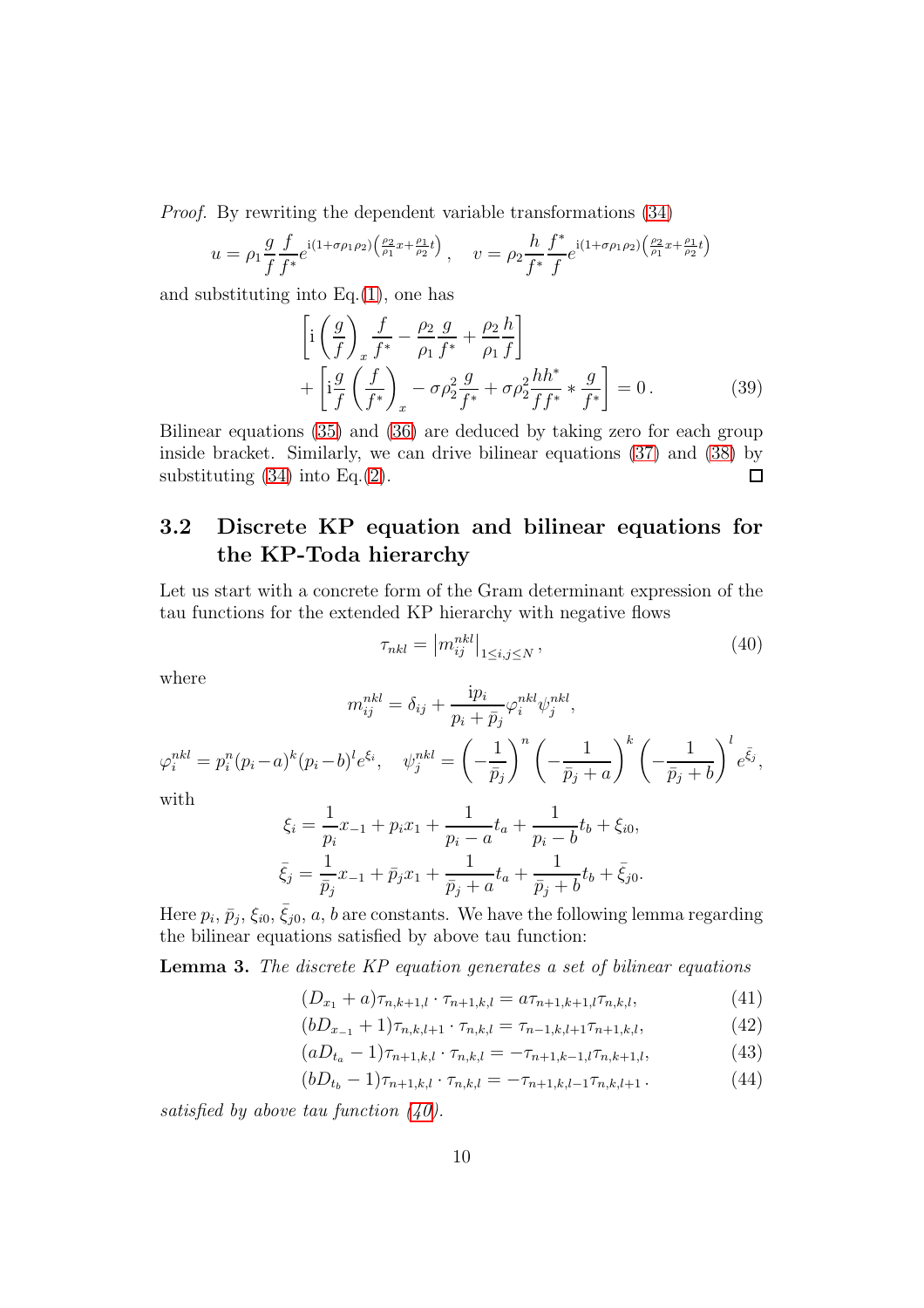Proof. The discrete KP equation, or the so-called Hirota–Miwa equation [\[46,](#page-27-6) [47\]](#page-27-7),

<span id="page-11-1"></span>
$$
(a_1 - a_2)\tau_{12}\tau_3 + (a_2 - a_3)\tau_{23}\tau_1 + (a_3 - a_1)\tau_{13}\tau_2 = 0, \tag{45}
$$

is a three-dimensional discrete integrable system where lattice parameters  $a_k$ are distinct constants,  $k = 1, 2, 3$ , and for  $\tau = \tau(k_1, k_2, k_3)$  each subscript i denotes a forward shift in the corresponding discrete variable  $k_i$ . It is found by Ohta et al. that the discrete KP equation admits a general solution in terms of the following Gram-type determinant [\[48\]](#page-27-8)

<span id="page-11-0"></span>
$$
\tau(k_1, k_2, k_3) = \left| c_{ij} + \frac{d_{ij}}{p_i + q_j} \left( -\frac{p_i - a_1}{q_j + a_1} \right)^{k_1} \left( -\frac{p_i - a_2}{q_j + a_2} \right)^{k_2} \left( -\frac{p_i - a_3}{q_j + a_3} \right)^{k_3} \right|.
$$
\n(46)

Notice that the element in [\(46\)](#page-11-0) can be rewritten as

$$
c_{ij} + \frac{d_{ij}}{p_i + q_j} \left( -\frac{\widetilde{p}_i}{\widetilde{q}_j} \right)^{k_1} \left( -\frac{\widetilde{p}_i + a}{\widetilde{q}_j - a} \right)^{k_3} \left( \frac{1 - b\widetilde{p}_i}{1 + b\widetilde{q}_j} \right)^{k_2} \left( \frac{1 - a_3 p_i^{-1}}{1 + a_3 q_j^{-1}} \right)^{k_3}
$$

by reparametrizing  $p_i - a_1 = \widetilde{p}_i$ ,  $q_i + a_1 = \widetilde{q}_i$  and  $a_2 - a_1 = b^{-1}$  and  $a = a_1$ . Set  $a_3 = 0$  and redefine  $k_3 = k$ ,  $k_1 = n$ , then the discrete KP equation [\(45\)](#page-11-1) has the degenerate form

$$
a\tau_{n,k}(k_2+1)\tau_{n+1,k+1}(k_2) + b^{-1}\tau_{n,k+1}(k_2)\tau_{n+1,k}(k_2+1)
$$
  

$$
(b^{-1}+a)\tau_{n,k+1}(k_2+1)\tau_{n+1,k+1}(k_2) = 0.
$$
 (47)

Applying Miwa transformation by taking  $b \to 0$  and  $x_1 = -k_2b$ , i.e.,  $\tau_{n,k}(k_2 +$  $(1) \rightarrow \tau_{n,k} - b \partial_{x_1} \tau_{n,k}$  one obtains

$$
(D_{x_1} + a)\tau_{n+1,k} \cdot \tau_{n,k+1} = a\tau_{n+1,k+1}\tau_{n,k},\tag{48}
$$

which is equivalent to [\(41\)](#page-10-1) by taking  $\tilde{p}_i \to p_i$ ,  $\tilde{q}_i \to \bar{p}_i$ ,  $c_{ij} = \delta_{ij}$ ,  $d_{ij} = ip_i$ ,  $a \rightarrow -a$  and adding l to each tau function.

In what follows, we further show that bilinear equation [\(41\)](#page-10-1) can generate  $(42)$ – $(44)$  by a dual relation between positive flow and negative flow. To be specific, we notice that

$$
\delta_{ij} + \frac{ip_i}{p_i + \bar{p}_j} \left( -\frac{p_i}{\bar{p}_j} \right)^n \left( -\frac{p_i - a}{\bar{p}_j + a} \right)^k e^{\xi_i + \bar{\xi}_j} \n\to \delta_{ij} + \frac{ip_i}{p_i + \bar{p}_j} \left( -\frac{p_i^{-1}}{\bar{p}_j^{-1}} \right)^{-(n+k)} \left( -\frac{p_i^{-1} - a^{-1}}{\bar{p}_j^{-1} + a^{-1}} \right)^k e^{\xi_i + \bar{\xi}_j}.
$$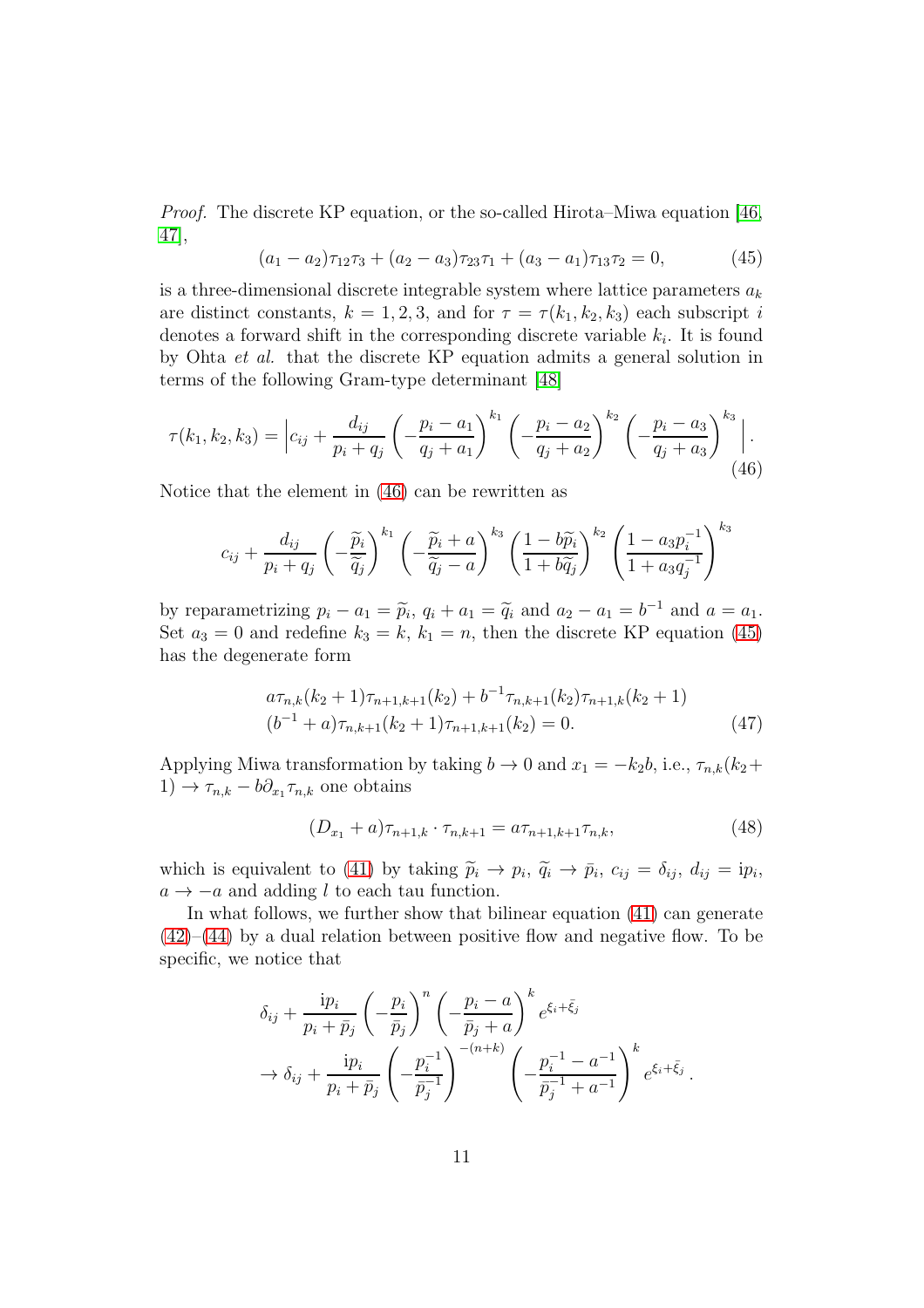Therefore,  $x_1$  and  $x_{-1}$  is exchangeable by redefining  $p_i^{-1} \to p_i$ ,  $p_j^{-1} \to p_j$ . Furthermore, by redefining index  $n + k \to -n$ ,  $k \to l$  and  $a^{-1} = b$ , [\(41\)](#page-10-1) is converted into

$$
(D_{x_{-1}} + b^{-1})\tau_{n,l+1} \cdot \tau_{n,l} = b^{-1}\tau_{n-1,l}\tau_{n+1,l}
$$

which is nothing but Eq. [\(42\)](#page-10-1).

On the other hand, by reparametrizing  $p_i^{-1} - a^{-1} = \tilde{p}_i$ ,  $\bar{p}_j^{-1} + a^{-1} = \tilde{p}_j$ 

$$
c_{ij} + \frac{d_{ij}}{p_i + \bar{p}_j} \left( -\frac{p_i}{\bar{p}_j} \right)^n \left( -\frac{p_i - a}{\bar{p}_j + a} \right)^k e^{\xi_i + \bar{\xi}_j}
$$
  
\n
$$
\rightarrow c_{ij} + \frac{d_{ij}}{p_i + \bar{p}_j} \left( -\frac{\tilde{p}_i}{\tilde{q}_j} \right)^k \left( -\frac{\tilde{p}_i + a^{-1}}{\tilde{q}_j - a^{-1}} \right)^{-(n+k)} e^{\xi_i + \bar{\xi}_j}
$$

by redefining indices  $k = n'$ ,  $n + k = -k'$ . Since

$$
\xi_i = p_i x_1 + p_i^{-1} x_{-1} \to \frac{1}{\widetilde{p}_i + a^{-1}} x_1 + (\widetilde{p}_i + a^{-1}) x_{-1},
$$
  

$$
\bar{\xi}_j = \bar{p}_j x_1 + \bar{p}_j^{-1} x_{-1} \to \frac{1}{\widetilde{\bar{p}}_j - a^{-1}} x_1 + (\widetilde{\bar{p}}_i - a^{-1}) x_{-1},
$$

which makes positive flow  $(x_1)$  and negative flow  $(x_{-1})$  exchangeable. Thus, by taking  $x_1 \to t_a$ , and  $a^{-1} \to -a$ , one obtains

$$
(D_{x_1} + a)\tau_{n,k+1} \cdot \tau_{n+1,k} = a\tau_{n,k}\tau_{n+1,k+1}
$$
  
\n
$$
\rightarrow (D_{t_a} - a^{-1})\tau_{n'+1,k'} \cdot \tau_{n',k'} = -a^{-1}\tau_{n'+1,k-1}\tau_{n',k'+1}
$$
  
\n
$$
\rightarrow (aD_{t_a} - 1)\tau_{n'+1,k'} \cdot \tau_{n',k'} = -\tau_{n'+1,k'-1}\tau_{n',k'+1}
$$

which is exactly Eq.  $(43)$  by dropping the prime. Eq.  $(44)$  is just a parallel copy of Eq. [\(43\)](#page-10-1) from  $(a, t_a, k) \rightarrow (b, t_b, l)$ .  $\Box$ 

Remark. It is very interesting to observe that the discrete KP equation can generate KP-Toda hierarchy with asymmetric positive flow and negative flow. Furthermore, the positive flow and negative flow are exchangeable by reparametrizing the wave numbers in the tau function.

Remark. It is noted that some of the bilinear equations derived above are also bilinear equations of the Fokas-Lenells equation [\[49\]](#page-27-9), the complex short pulse equation [\[44\]](#page-27-5) and the modified Camassa-Holm equation [\[50,](#page-27-10) [51\]](#page-27-11). In other words, the tau function behind these equations is the same before the reductions.

Remark. We can also give proof of above bilinear equations via determinant identities such as the Jacobi identity. However, the proof we give here is more systematic instead of technical. Moreover, in scrutinizing the connection between the discrete KP equation and the nonlinear PDEs, it makes possible for us to construct the integrable discrete analogues of the nonlinear PDEs.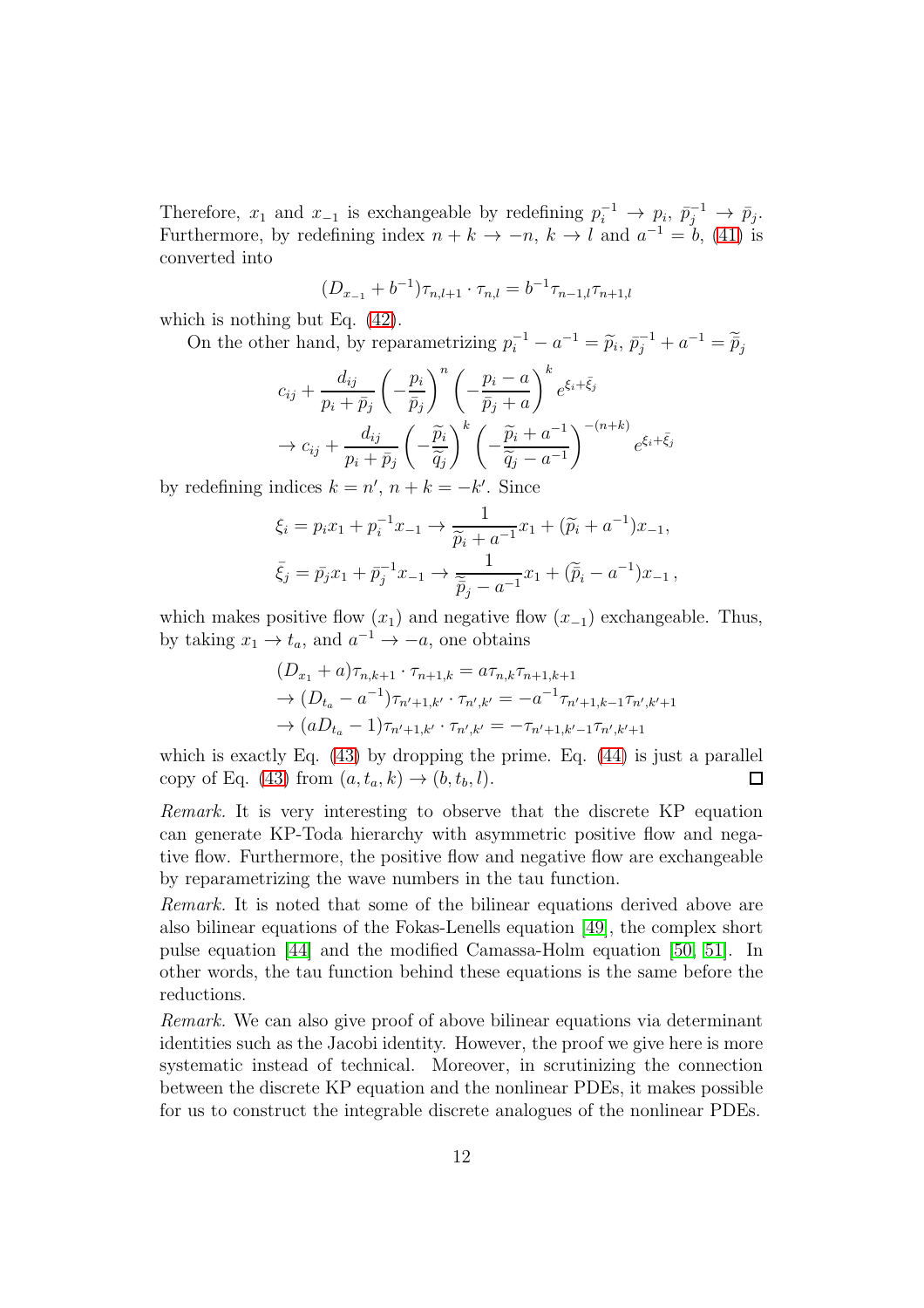### 3.3 Reduction to the dark soliton of the MT model

In what follows, we briefly show the reduction processes of reducing bilinear equations of extended KP hierarchy  $(41)$ – $(44)$  to the bilinear equation [\(35\)](#page-9-1)–[\(38\)](#page-9-1). Firstly, we start with dimension reduction by noting that the determinant expression of  $\tau_{nkl}$ ,

$$
\tau_{nkl} = \left| \delta_{ij} + \frac{\mathrm{i} p_i}{p_i + \bar{p}_j} \varphi_i^{nkl} \psi_j^{nkl} \right|_{1 \le i,j \le N},\,
$$

can be alternatively expressed by

$$
\tau_{nkl} = \prod_{i=1}^N \varphi_i^{nkl} \psi_i^{nkl} \left| \frac{\delta_{ij}}{\varphi_i^{nkl} \psi_i^{nkl}} + \frac{ip_i}{p_i + \bar{p}_j} \right|_{1 \le i,j \le N},
$$

by dividing j-th column by  $\psi_j^{nkl}$  and i-th row by  $\varphi_i^{nkl}$  for  $1 \le i, j \le N$ .

By imposing the reduction condition

$$
(p_i - b)(\bar{p}_i + b) = b(a - b),
$$
\n(49)

or

$$
|p_i|^2 = -\frac{b}{a-b}(p_i-a)(\bar{p}_i+a), \tag{50}
$$

one can easily check the following relations hold

$$
p_i + \bar{p}_i = b(a - b) \left( \frac{1}{p_i - b} + \frac{1}{\bar{p}_i + b} \right),
$$
 (51)

$$
\frac{1}{p_i} + \frac{1}{\bar{p}_i} = -\frac{a - b}{b} \left( \frac{1}{p_i - a} + \frac{1}{\bar{p}_i + a} \right),\tag{52}
$$

$$
\left(-\frac{p_i}{\overline{p}_i}\right)\left(-\frac{p_i-a}{\overline{p}_i+a}\right)\left(-\frac{p_i-b}{\overline{p}_i+b}\right)^{-1} = 1,\tag{53}
$$

which implies

$$
\partial_{t_b} = \frac{1}{b(a-b)} \partial_{x_1},\tag{54}
$$

$$
\partial_{t_a} = -\frac{b}{a-b}\partial_{x-1},\tag{55}
$$

$$
\tau_{n-1,k,l+1} = \tau_{n,k+1,l}, \quad \tau_{n,k,l+1} = \tau_{n+1,k+1,l} \,. \tag{56}
$$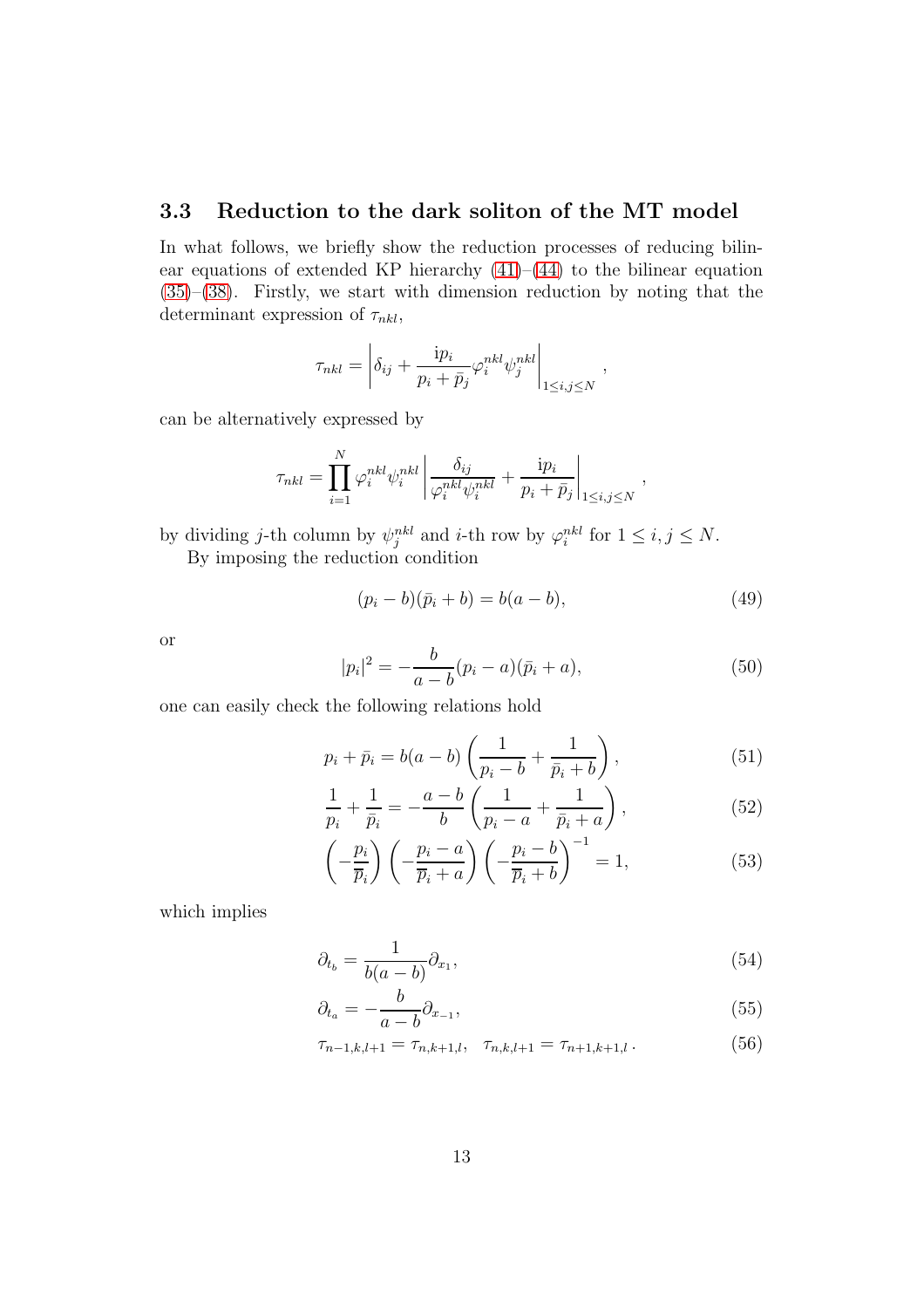Therefore the bilinear equations  $(41)$ – $(44)$  can be recast into

$$
(D_{x_1} + a)\tau_{n,k+1,l} \cdot \tau_{n+1,k,l} = a\tau_{n,k,l+1}\tau_{n,k,l},\tag{57}
$$

$$
(bD_{x_{-1}} + 1)\tau_{n,k,l+1} \cdot \tau_{n,k,l} = \tau_{n,k+1,l}\tau_{n+1,k,l},\tag{58}
$$

$$
\left(-\frac{ab}{(a-b)}D_{x_{-1}}-1\right)\tau_{n+1,k,l}\cdot\tau_{n,k,l}=-\tau_{n+1,k-1,l}\tau_{n,k+1,l},\qquad(59)
$$

$$
\left(\frac{1}{a-b}D_{x_1}-1\right)\tau_{n+1,k,l}\cdot\tau_{n,k,l}=-\tau_{n+1,k,l-1}\tau_{n,k,l+1}.\tag{60}
$$

By setting

$$
x_1 = -\frac{\rho_2}{i a \rho_1} x, \quad x_{-1} = -\frac{\rho_1 b}{i \rho_2} t,\tag{61}
$$

i.e.,

$$
\partial_{x_1} = -\frac{\mathrm{i}a\rho_1}{\rho_2}\partial_x, \quad \partial_{x_{-1}} = -\frac{\mathrm{i}\rho_2}{\rho_1 b}\partial_t,\tag{62}
$$

and assuming  $b = a(1 + \sigma \rho_1 \rho_2)$ , we have the following bilinear equations

$$
(iD_x - \frac{\rho_2}{\rho_1})\tau_{n,k+1,l} \cdot \tau_{n+1,k,l} = -\frac{\rho_2}{\rho_1} \tau_{n,k,l+1} \tau_{n,k,l},
$$
\n(63)

$$
(iD_t - \frac{\rho_1}{\rho_2})\tau_{n,k,l+1} \cdot \tau_{n,k,l} = -\frac{\rho_1}{\rho_2}\tau_{n,k+1,l}\tau_{n+1,k,l},
$$
\n(64)

$$
(-iD_t - \sigma \rho_1^2)\tau_{n+1,k,l} \cdot \tau_{n,k,l} = -\sigma \rho_1^2 \tau_{n+1,k-1,l} \tau_{n,k+1,l},\tag{65}
$$

$$
(iD_x - \sigma \rho_2^2) \tau_{n+1,k,l} \cdot \tau_{n,k,l} = -\sigma \rho_2^2 \tau_{n+1,k,l-1} \tau_{n,k,l+1}, \tag{66}
$$

Next, we proceed to the complex conjugate reduction. To this end, by taking a and b pure imaginary, and letting  $\bar{p}_i$  to be complex conjugate of  $p_i$ :  $\bar{p}_i = p_i^*$  and  $\bar{\xi}_{i0} = \xi_{i0}^*$  and  $n = -1, k = 0, l = 0$ , one can find that

$$
\tau_{-1,0,0} = \tau_{0,0,0}^*, \quad \tau_{-1,1,0} = \tau_{0,-1,0}^*, \quad \tau_{-1,0,1} = \tau_{0,0,-1}^* \tag{67}
$$

In summary, by defining

$$
\tau_{0,0,0,} = f, \ \tau_{-1,0,0} = f^*, \ \tau_{-1,1,0} = g, \ \tau_{0,-1,0} = g^*, \ \tau_{-1,0,1} = h, \ \tau_{0,0,-1} = h^*
$$

we arrive at exactly the set of bilinear equations  $(41)$ – $(44)$ . Therefore, the reduction process is complete. As a result, we can provide the determinant solution to the MT model by the following theorem. In summary, we can give the multi-dark soliton solution to the MT system by the following theorem by taking  $a = i\alpha$  and  $b = i\alpha(1 + \sigma \rho_1 \rho_2)$ .

**Theorem 2.** The MT system  $(1)$ – $(2)$  admits the multi-dark soliton solution

$$
u = \rho_1 \frac{g}{f^*} e^{i(1+\sigma \rho_1 \rho_2) \left(\frac{\rho_2}{\rho_1} x + \frac{\rho_1}{\rho_2} t\right)}, \quad v = \rho_2 \frac{h}{f} e^{i(1+\sigma \rho_1 \rho_2) \left(\frac{\rho_2}{\rho_1} x + \frac{\rho_1}{\rho_2} t\right)},
$$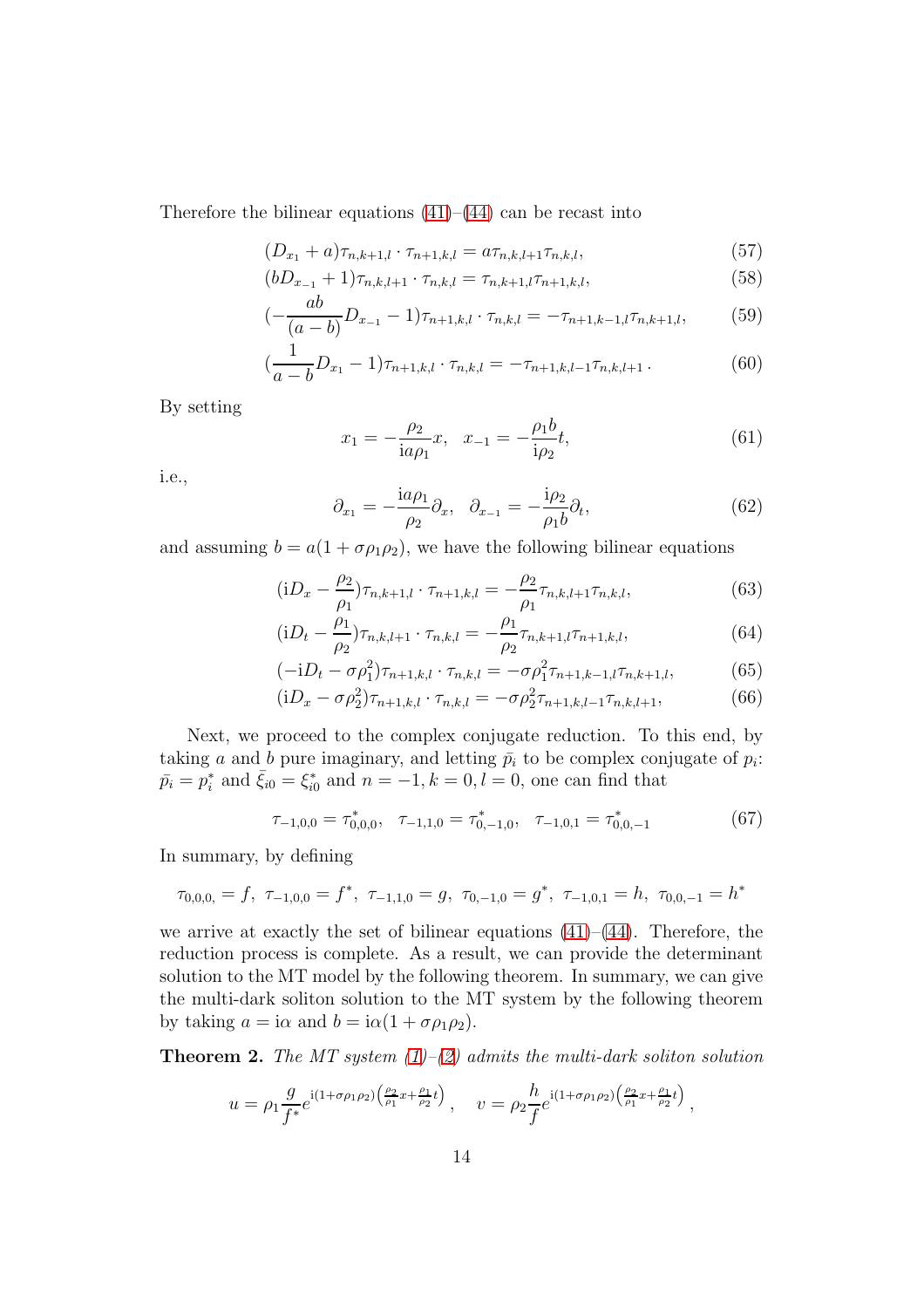where f,  $f^*$ , g and h are the following  $N \times N$  determinant

<span id="page-15-1"></span>
$$
f = \left| \delta_{ij} + \frac{\mathrm{i} p_i}{p_i + p_j^*} e^{\xi_i + \bar{\xi}_j} \right|, \quad f^* = \left| \delta_{ij} - \frac{\mathrm{i} p_j^*}{p_i + p_j^*} e^{\xi_i + \xi_j^*} \right|,
$$
(68)

$$
g = \left| \delta_{ij} + \frac{-ip_j^*}{p_i + p_j^*} \left( -\frac{p_i - i\alpha}{p_j^* + i\alpha} \right) e^{\xi_i + \xi_j^*} \right|,
$$
\n(69)

$$
h = \left| \delta_{ij} + \frac{-ip_j^*}{p_i + p_j^*} \left[ -\frac{p_i - i\alpha(1 + \sigma \rho_1 \rho_2)}{p_j^* + i\alpha(1 + \sigma \rho_1 \rho_2)} \right] e^{\xi_i + \xi_j^*} \right|,
$$
 (70)

with

$$
\xi_i = \frac{\rho_2}{\alpha \rho_1} p_i x - \frac{\rho_1 \alpha (1 + \sigma \rho_1 \rho_2)}{\rho_2} \frac{t}{p_i} + \xi_{i0}.
$$

Here  $p_i$ ,  $\xi_{i0}$  are complex constants and  $\alpha$  is a real constant which need to satisfy the constraint condition:

<span id="page-15-0"></span>
$$
[p_i - i\alpha(1 + \sigma \rho_1 \rho_2)][p_i^* + i\alpha(1 + \sigma \rho_1 \rho_2)] = \alpha^2 \rho_1 \rho_2 (\sigma + \rho_1 \rho_2). \tag{71}
$$

# 4 Dynamics of bright and dark soliton solutions

### 4.1 One- and two-bright solitons and their dynamics

Based on the N-bright soliton solution to the MT model, one- and twosoliton solutions are calculated as follows. For simplicity, we reparameterize  $\xi'_i = \xi_i + \tilde{\xi}'_i$  with  $\alpha_i = e^{\tilde{\xi}'_i}$ , and redefine the complex constants  $p_i$  and  $\xi'_i$  as

$$
p_i = a_i + ib_i, \quad \xi'_i = \eta_{i0} + i\theta_{i0}, \quad i = 1, 2,
$$
\n<sup>(72)</sup>

where  $a_i$ ,  $b_i$ ,  $\eta_{i0}$  and  $\theta_{i0}$  are real constants. Then the variables  $\xi'_1$  and  $\xi'_2$  are rewritten as

$$
\xi_i' = \eta_i + i\theta_i, \quad \eta_i = a_i(x - \frac{1}{a_i^2 + b_i^2}t) + \eta_{i0}, \quad \theta_i = b_i(x + \frac{1}{a_i^2 + b_i^2}t) + \theta_{i0}, \quad i = 1, 2.
$$
\n(73)

By taking  $N = 1$  in [\(32\)](#page-9-2)-[\(33\)](#page-9-2), we obtain the tau functions for one-soliton solution

$$
f = 1 + \frac{i\sigma p_1 |\alpha_1|^2}{(p_1 + p_1^*)^2} e^{\xi_1 + \xi_1^*}, \quad g = \frac{i\alpha_1^*}{p_1} e^{\xi_1}, \quad h = \alpha_1^* e^{\xi_1}, \tag{74}
$$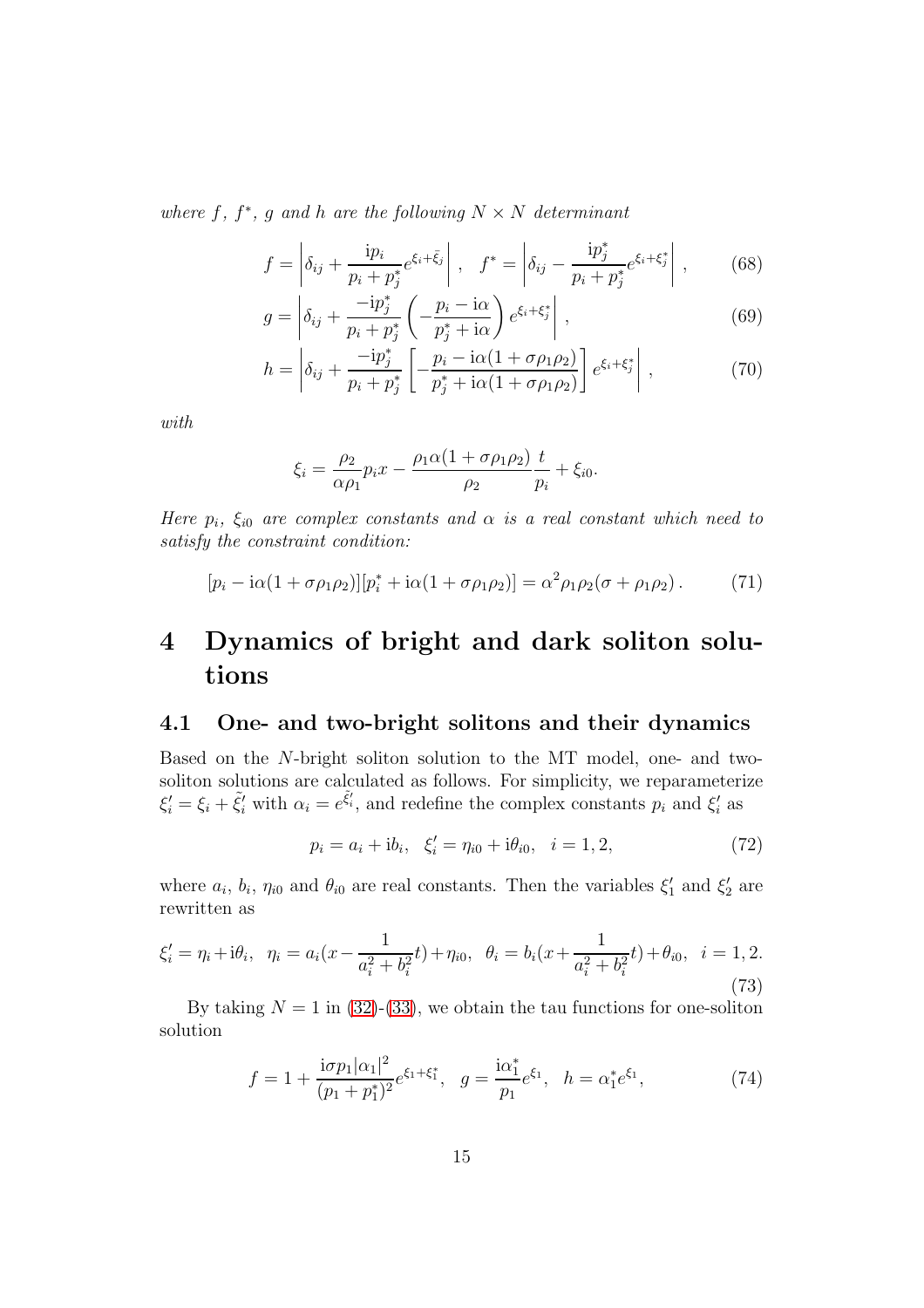or

<span id="page-16-1"></span>
$$
f = 1 + \frac{i\sigma(a_1 + ib_1)}{4a_1^2}e^{2\eta_1}, \quad g = \frac{i}{a_1 + ib_1}e^{\eta_1 + i\theta_1}, \quad h = e^{\eta_1 + i\theta_1}.
$$
 (75)

This leads to the square of the modulus of one-soliton solution for the MT model  $(1)$  and  $(2)$ 

$$
|u|^2 = \frac{2a_1^2}{(a_1^2 + b_1^2)^{\frac{3}{2}} \cosh(2\eta_1 + 2\delta) - \frac{\sigma b_1}{\sqrt{a_1^2 + b_1^2}}},\tag{76}
$$

$$
|v|^2 = \frac{2a_1^2}{(a_1^2 + b_1^2)^{\frac{1}{2}}} \frac{1}{\cosh(2\eta_1 + 2\delta) - \frac{\sigma b_1}{\sqrt{a_1^2 + b_1^2}}},\tag{77}
$$

with  $e^{2\delta} =$  $\sqrt{a_1^2+b_1^2}$  $\frac{a_1+o_1}{4a_1^2}$ . Then the amplitudes  $A_u$  and  $A_v$  are given by

$$
A_u = \sqrt{\frac{2}{a_1^2 + b_1^2} (\sqrt{a_1^2 + b_1^2} + \sigma b_1)} = \sqrt{2(v_1^{\frac{1}{2}} + \sigma b_1 v_1)},
$$
(78)

$$
A_v = \sqrt{2(\sqrt{a_1^2 + b_1^2} + \sigma b_1)} = \sqrt{2(v_1^{-\frac{1}{2}} + \sigma b_1)},
$$
\n(79)

which means the amplitude-velocity relations with the velocity  $\kappa_1 = \frac{1}{a_1^2 + 1}$  $\frac{1}{a_1^2+b_1^2}$ . For a fixed value of the imaginary part of wave number  $b_1$ , it can be seen that when  $\sigma = 1, A_u(A_v)$  is an increasing (decreasing) function of  $\kappa_1$ , while when  $\sigma = -1$ ,  $A_u$  increases in the interval  $0 < \kappa_1 \leq \frac{1}{4b}$  $\frac{1}{4b_1^2}$  and decreases in the interval  $\frac{1}{4b_1^2} \leqslant \kappa_1 < \frac{1}{b_1^2}$  $\frac{1}{b_1^2}$ ,  $A_v$  is a decreasing function in the interval  $0 < \kappa_1 < \frac{1}{b_1^2}$  $\frac{1}{b_1^2}$  . Two cases of the amplitude-velocity relations are depicted in Fig. [1.](#page-16-0)



<span id="page-16-0"></span>Figure 1: The amplitude-velocity relations with  $b_1 = 1$ : (a)  $\sigma = 1$  and (b)  $\sigma = -1.$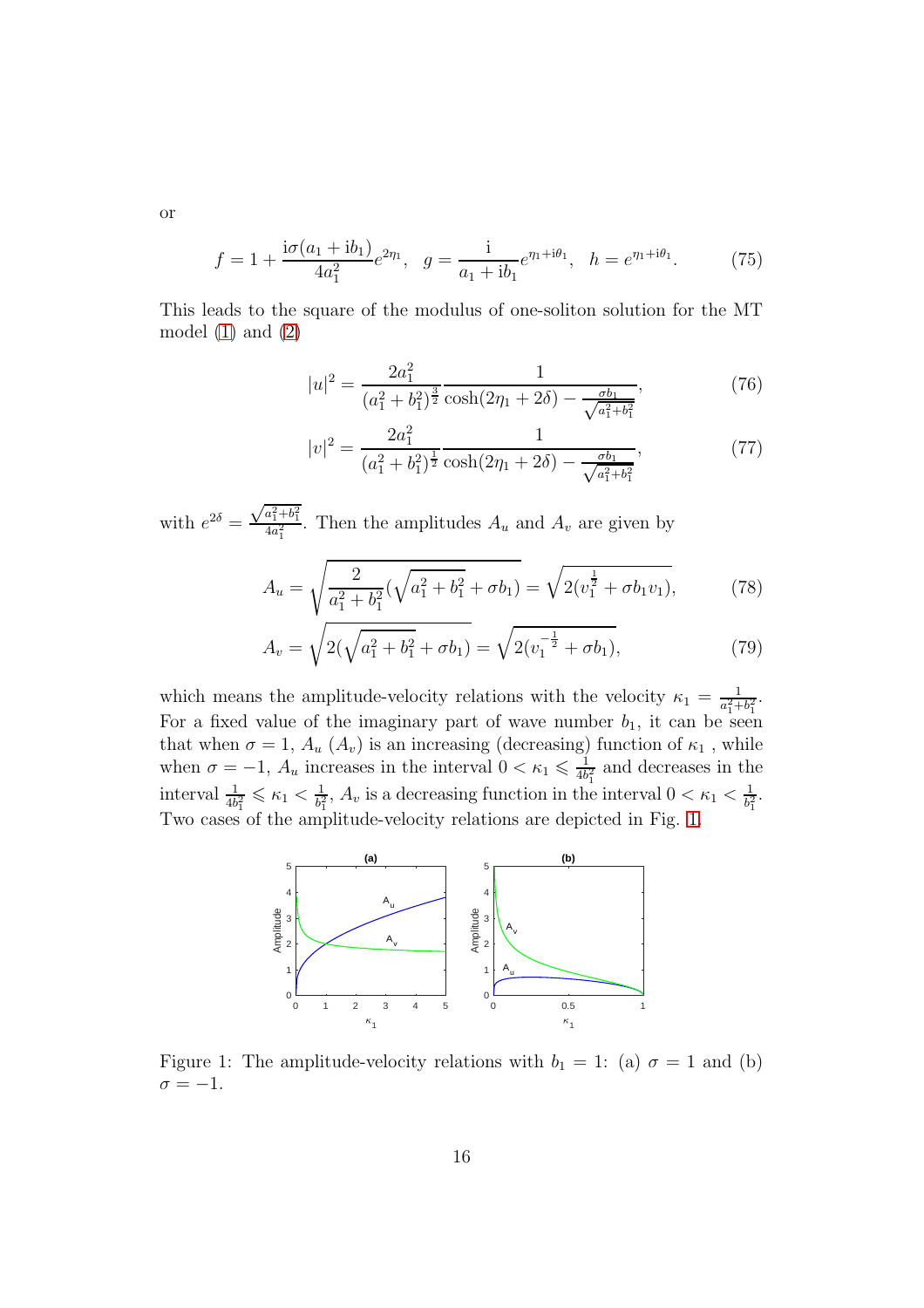Besides, we need to point out that the amplitudes  $A_u$  and  $A_v$  remain finite in the limit of  $a_1 \rightarrow 0$ . In this limit case, the bright one-soliton solution [\(75\)](#page-16-1) degenerates to the following algebraic soliton solution

$$
u = \pm \frac{2\sqrt{\frac{\sigma}{b_1}}e^{i\left[b_1(x + \frac{1}{b_1^2}t) + \theta'_{10}\right]}}{b_1[2(x - \frac{1}{b_1^2}t + x_0) + \frac{1}{b_1}]}, \quad v = \pm \frac{2\sqrt{\frac{\sigma}{b_1}}e^{i\left[b_1(x + \frac{1}{b_1^2}t) + \theta'_{10}\right]}}{2(x - \frac{1}{b_1^2}t + x_0) + \frac{1}{b_1}},\tag{80}
$$

where we take  $e^{\eta_{10}+i\theta_{10}} = \mp 2a_1 \sqrt{\frac{\sigma}{b_1}}$  $\frac{\sigma}{b_1}e^{a_1x_0+i\theta'_{10}}$ . The profiles of one-soliton are plotted in Fig. [2](#page-17-0) with different values of wave number  $p_1$ .



<span id="page-17-0"></span>Figure 2: The bright one-soliton with the parameters  $\sigma = 1$  and  $\xi_{10} = x_0 = 0$ : (a)  $p_1 = 1$ , (b)  $p_1 = 1 + 4i$ , (c)  $p_1 = 0.8 + i$  and (d) the algebraic soliton with  $p_1 = i.$ 

The tau functions corresponding to two-bright soliton solution can be obtained by taking  $N = 2$  in [\(32\)](#page-9-2)-[\(33\)](#page-9-2)

$$
f = 1 + c_{11*}e^{\xi_1 + \xi_1^*} + c_{21*}e^{\xi_2 + \xi_1^*} + c_{12*}e^{\xi_1 + \xi_2^*} + c_{22*}e^{\xi_2 + \xi_2^*} + c_{121*2*}e^{\xi_1 + \xi_2 + \xi_1^* + \xi_2^*},
$$
\n(81)

$$
g = \frac{\mathrm{i}\alpha_1^*}{p_1} e^{\xi_1} + \frac{\mathrm{i}\alpha_2^*}{p_2} e^{\xi_2} - \frac{\mathrm{i}p_1^*}{p_1 p_2} c_{121^*} e^{\xi_1 + \xi_2 + \xi_1^*} - \frac{\mathrm{i}p_2^*}{p_1 p_2} c_{122^*} e^{\xi_1 + \xi_2 + \xi_2^*}, \tag{82}
$$

$$
h = \alpha_1^* e^{\xi_1} + \alpha_2^* e^{\xi_2} + c_{121^*} e^{\xi_1 + \xi_2 + \xi_1^*} + c_{122^*} e^{\xi_1 + \xi_2 + \xi_2^*},
$$
\n(83)

where

$$
c_{ij^*} = \frac{\mathrm{i}\sigma p_i \alpha_i^* \alpha_j}{(p_i + p_j^*)^2}, \quad c_{12i^*} = (p_1 - p_2) p_i^* \left[ \frac{\alpha_2^* c_{1i^*}}{p_1 (p_2 + p_i^*)} - \frac{\alpha_1^* c_{2i^*}}{p_2 (p_1 + p_i^*)} \right],
$$
  

$$
c_{121^*2^*} = |p_1 - p_2|^2 \left[ \frac{c_{11^*} c_{22^*}}{(p_1 + p_2^*) (p_2 + p_1^*)} - \frac{c_{12^*} c_{21^*}}{(p_1 + p_1^*) (p_2 + p_2^*)} \right].
$$

The interaction of two-bright solitons are illustrated in Fig[.3](#page-18-0) for different parameters. As shown in Fig. [3\(](#page-18-0)a) and (b), two-bright solitons undergo the regular collisions. The bound soliton state is exhibited in Fig. [3\(](#page-18-0)c), in which two solitons move with the same velocity  $\frac{1}{a_1^2+b_1^2}=\frac{1}{a_2^2+1}$  $\frac{1}{a_2^2+b_2^2}$ .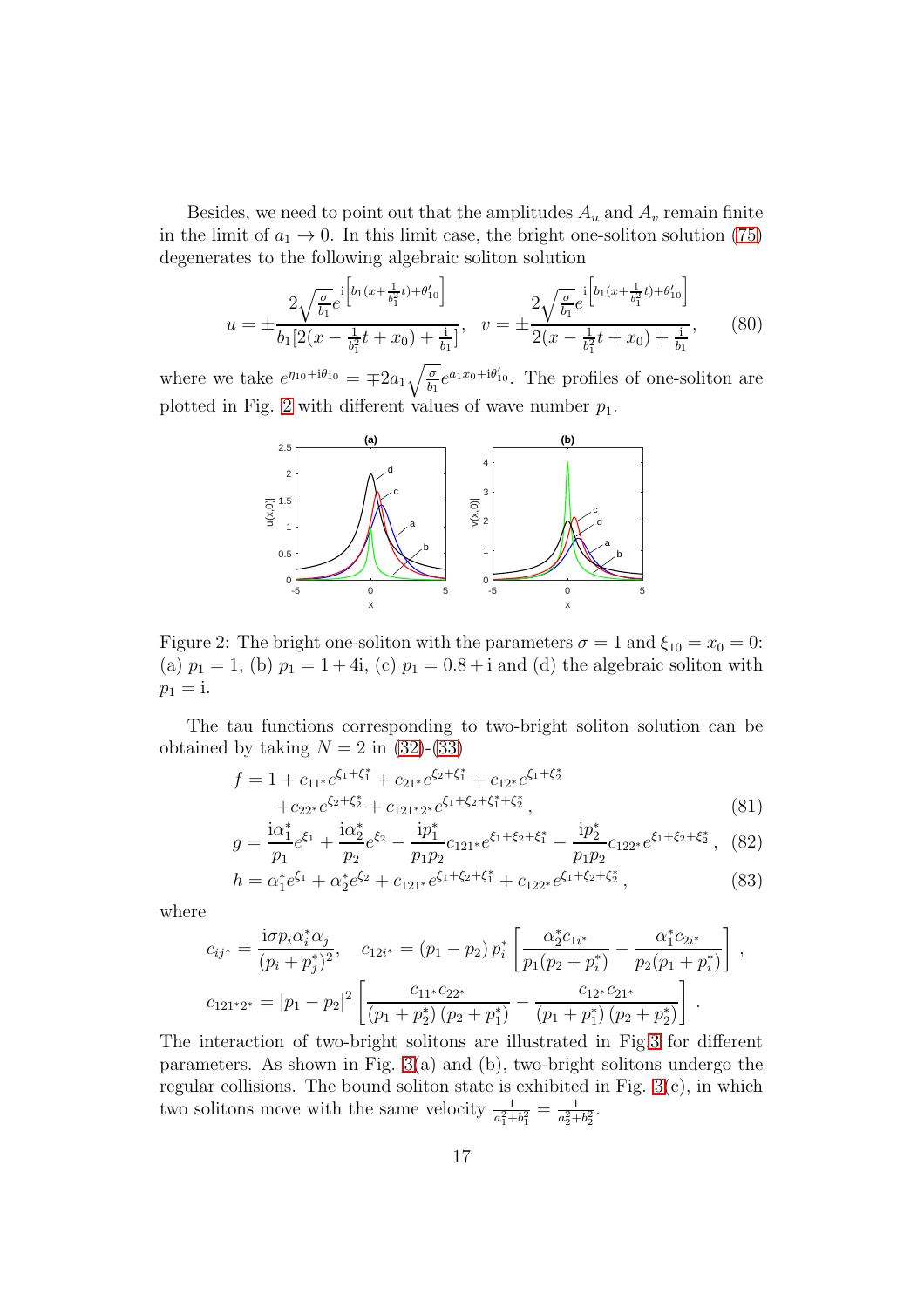

<span id="page-18-0"></span>Figure 3: The bright two-soliton with the parameters  $\alpha_1 = \alpha_2 = 1$ ,  $\xi_{10} =$  $\xi_{20} = 0, p_1 = 1 + \frac{1}{5}i$  and  $p_2 = 2 + i$ : (a)  $\sigma = 1$  and (b)  $\sigma_1 = -1$ ; (c) the bound state with  $\sigma = 1, p_1 = 1 + \frac{2}{5}i$  and  $p_2 = \frac{4}{5} + \frac{\sqrt{13}}{5}$  $\frac{13}{5}$ i.

### 4.2 One- and two-dark solitons and their dynamics

In this subsection, we list one- and two-dark soliton solutions to the MT model. Same as the bright soliton case, we rewrite the complex constants  $p_i$ and  $\xi_i$  as

$$
p_i = a_i + ib_i, \quad \xi_i = \eta_{i0} + i\theta_{i0}, \quad i = 1, 2,
$$
\n(84)

where  $a_i$ ,  $b_i$ ,  $\eta_{i0}$  and  $\theta_{i0}$  are real constants. Then the variables  $\xi_1$  and  $\xi_2$  are rewritten as

$$
\xi_i = \eta_i + i\theta_i, \quad \kappa_i = \frac{\alpha^2 \rho_1^2 (1 + \sigma \rho_1 \rho_2)}{\rho_2^2 (a_i^2 + b_i^2)},
$$
\n
$$
\eta_i = \frac{\rho_2}{\alpha \rho_1} a_i (x - \kappa_i t) + \eta_{i0}, \quad \theta_i = \frac{\rho_2}{\alpha \rho_1} b_i (x + \kappa_i t) + \theta_{i0}, \quad i = 1, 2. \text{ (85)}
$$

By taking  $N = 1$ , we have tau functions for one-dark soliton solution

$$
f = 1 + \frac{ip_1}{(p_1 + p_1^*)} e^{\xi_1 + \xi_1^*}, \quad g = 1 + \frac{ip_1^*}{(p_1 + p_1^*)} \left(\frac{p_1 - i\alpha}{p_1^* + i\alpha}\right) e^{\xi_1 + \xi_1^*}, \tag{86}
$$

$$
h = 1 + \frac{\mathrm{i}p_1^*}{(p_1 + p_1^*)} \left[ \frac{p_1 - \mathrm{i}\alpha (1 + \sigma \rho_1 \rho_2)}{p_1^* + \mathrm{i}\alpha (1 + \sigma \rho_1 \rho_2)} \right] e^{\xi_1 + \xi_1^*},\tag{87}
$$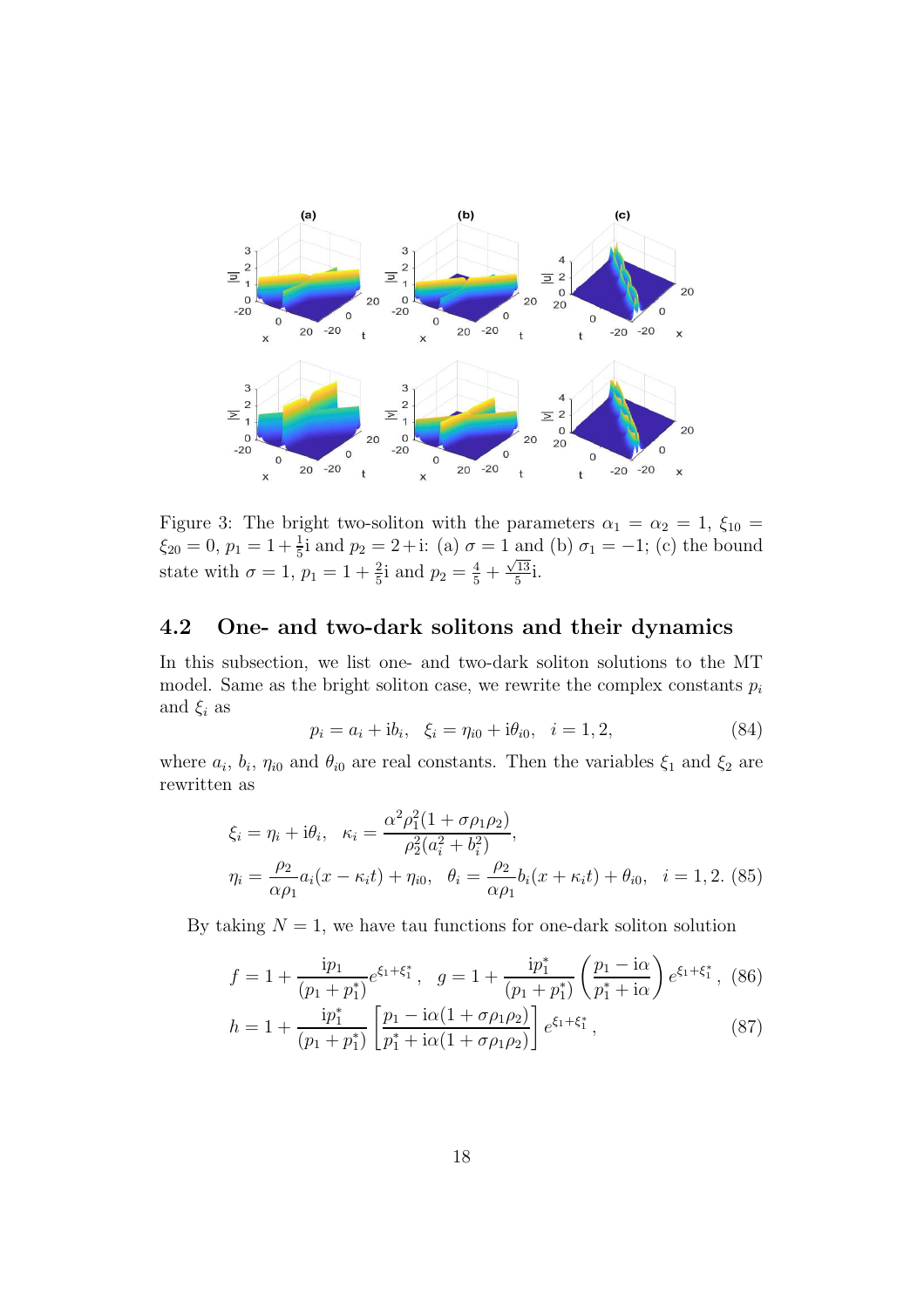which leads to the squares of the modulus of  $u$  and  $v$ :

$$
|u|^2 = \rho_1^2 \left[ 1 + \frac{2\text{sgn}(a_1)\alpha a_1^2}{[a_1^2 + (b_1 - \alpha)^2] \sqrt{a_1^2 + b_1^2} \cosh(2\eta_1 + 2\delta') - \frac{\text{sgn}(a_1)b_1}{\sqrt{a_1^2 + b_1^2}}} \right],
$$
\n(88)

$$
|v|^2 = \rho_2^2 \left[ 1 + \frac{2\text{sgn}(a_1)(\alpha + \sigma\alpha\rho_1\rho_2)a_1^2}{[a_1^2 + (b_1 - \alpha - \sigma\alpha\rho_1\rho_2)^2] \sqrt{a_1^2 + b_1^2}} \frac{1}{\cosh(2\eta_1 + 2\delta') - \frac{\text{sgn}(a_1)b_1}{\sqrt{a_1^2 + b_1^2}}} \right],
$$
(89)

with  $e^{4\delta'} = \frac{a_1^2 + b_1^2}{4a_1^2}$ . This implies that u exhibits a dark soliton when  $\alpha a_1$  < 0 and an anti-dark soliton on the background  $\rho_1$  when  $\alpha a_1 > 0$ , while v represents a dark soliton when  $(\alpha + \sigma \alpha \rho_1 \rho_2)a_1 < 0$  and an anti-dark soliton on the background  $\rho_1$  when  $(\alpha + \sigma \alpha \rho_1 \rho_2) a_1 > 0$ .

Besides, the dark one-soliton solution can be rewritten as

$$
u = \frac{\rho_1}{2} e^{i(1+\sigma\rho_1\rho_2) \left(\frac{\rho_2}{\rho_1}x + \frac{\rho_1}{\rho_2}t\right)} \left[1 + e^{2i\phi_1} + \left(e^{2i\phi_1} - 1\right) \tanh(\eta_1 + \eta_0 + i\phi_0)\right],
$$
  

$$
v = \frac{\rho_2}{2} e^{i(1+\sigma\rho_1\rho_2) \left(\frac{\rho_2}{\rho_1}x + \frac{\rho_1}{\rho_2}t\right)} \left[1 + e^{4i\phi_0 + 2i\phi_2} + \left(e^{4i\phi_0 + 2i\phi_2} - 1\right) \tanh(\eta_1 + \eta_0 - i\phi_0)\right],
$$

where

$$
e^{2\eta_0+2i\phi_0} = \frac{-ip_1^*}{p_1+p_1^*}, \quad e^{2i\phi_1} = -\frac{p_1-i\alpha}{p_1^*+i\alpha}, \quad e^{2i\phi_2} = -\frac{p_1-i\alpha(1+\sigma p_1p_2)}{p_1^*+i\alpha(1+\sigma p_1p_2)},
$$

Therefore, the phase of u and v acquire shifts in the amount of  $2\phi_1$  and  $4\phi_0 +$  $2\phi_2$  when  $\eta_1$  varies from  $-\infty$  to  $+\infty$ , and the grayness of two components are  $|\rho_1 \cos \phi_1|$  and  $|\rho_2 \cos(2\phi_0 + \phi_2)|$ , respectively.

Moreover, the constraint condition [\(71\)](#page-15-0) becomes

$$
a_1^2 + [b_1 - \alpha(1 + \sigma \rho_1 \rho_2)]^2 = \sigma \rho_1 \rho_2 (1 + \sigma \rho_1 \rho_2) \alpha^2, \tag{90}
$$

which implies that the condition  $\sigma \rho_1 \rho_2 (1 + \sigma \rho_1 \rho_2) > 0$  needs to be hold. If the above constraint condition is expressed in terms of the velocity  $\kappa_1$ , one can find that

$$
b_1 = \frac{1}{2} \left( \alpha + \frac{\rho_1^2}{\kappa_1 \rho_2^2} \right), \ a_1^2 = \frac{\alpha^2}{4\kappa_1^2} (\kappa_{1, max} - \kappa_1)(\kappa_1 - \kappa_{1, min}), \ \kappa_{1, min} < \kappa_1 < \kappa_{1, max}, \tag{91}
$$

where  $\kappa_{1,min} = \hat{k}_1^-$ ,  $\kappa_{1,max} = \hat{k}_1^+$  when  $\alpha > 0$ , and  $\kappa_{1,min} = \hat{k}_1^+$ ,  $\kappa_{1,max} =$  $\hat{k}_1^-$  when  $\alpha < 0$  with  $\hat{k}_1^{\pm} = \frac{\rho_1^2}{\alpha \rho_2^2} [1 + 2\sigma \rho_1 \rho_2 \pm 2\sqrt{\sigma \rho_1 \rho_2 (1 + \sigma \rho_1 \rho_2)}]$ . In the following, we discuss the maximum amplitude-velocity relations. Without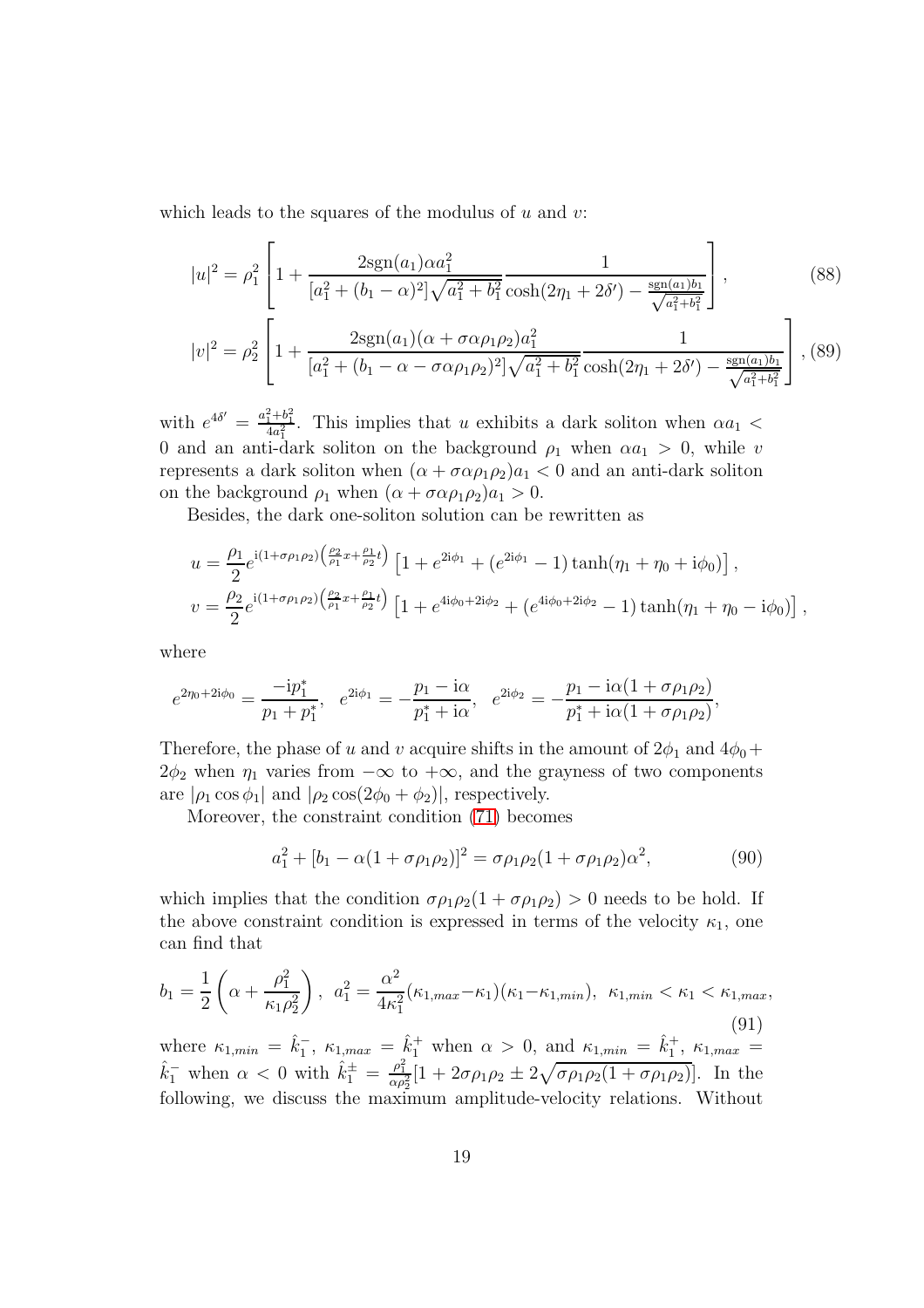loss of generality, we consider  $\alpha > 0$ ,  $1 + \sigma \rho_1 \rho_2 > 0$ ,  $\rho_1, \rho_2 > 0$  which lead to  $\kappa_1 > 0$  and  $\sigma = 1$ , then there are two cases corresponding to the sign of  $a_1$ .

**Case 1:**  $a_1 > 0$ . Two components exhibit as anti-dark soliton and the amplitude-velocity relations are given by

$$
A_u = \sqrt{\rho_1^2 + \frac{2\alpha\rho_1^2(\sqrt{a_1^2 + b_1^2} + b_1)}{a_1^2 + (b_1 - \alpha)^2}} - \rho_1 = \sqrt{\rho_1^2 + \Delta_1^+} - \rho_1,\tag{92}
$$

$$
A_v = \sqrt{\rho_2^2 + \frac{2\alpha(1 + \rho_1\rho_2)\rho_2^2(\sqrt{a_1^2 + b_1^2} + b_1)}{a_1^2 + (b_1 - \alpha - \alpha\rho_1\rho_2)^2}} - \rho_2 = \sqrt{\rho_2^2 + \frac{\Delta_1^+}{\alpha\kappa_1}} - \rho_2, (93)
$$

with  $\Delta_1^+ = \frac{\rho_1^2 + \alpha \kappa_1 \rho_2^2 + 2 \sqrt{\alpha \kappa_1 (1 + \rho_1 \rho_2) \rho_1^2 \rho_2^2}}{\rho_1 \rho_2}$  $A_{\rho_1\rho_2}^{\alpha\alpha_1(1+\rho_1\rho_2)\rho_1\rho_2}$ .  $A_u$  is an increasing function whereas  $A_v$  is a decreasing function in the interval  $\hat{k}_1^- < \kappa_1 < \hat{k}_1^+$ , which is shown in  $Fig.4(a).$  $Fig.4(a).$  $Fig.4(a).$ 

**Case 2:**  $a_1 < 0$ . Two components behave as dark soliton and the amplitude-velocity relations read

$$
A_u = \rho_1 - \sqrt{\rho_1^2 - \frac{2\alpha \rho_1^2(\sqrt{a_1^2 + b_1^2} - b_1)}{a_1^2 + (b_1 - \alpha)^2}} = \rho_1 - \sqrt{\rho_1^2 + \Delta_1^2},
$$
\n(94)

$$
A_v = \rho_2 - \sqrt{\rho_2^2 - \frac{2\alpha(1 + \rho_1 \rho_2)\rho_2^2(\sqrt{a_1^2 + b_1^2} - b_1)}{a_1^2 + (b_1 - \alpha - \alpha \rho_1 \rho_2)^2}} = \rho_2 - \sqrt{\rho_2^2 + \frac{\Delta_1^2}{\alpha \kappa_1}},
$$
(95)

with  $\Delta_1^- = \frac{\rho_1^2 + \alpha \kappa_1 \rho_2^2 - 2 \sqrt{\alpha \kappa_1 (1 + \rho_1 \rho_2) \rho_1^2 \rho_2^2}}{\rho_1 \rho_2}$  $\frac{(\alpha \kappa_1(1+\rho_1\rho_2)\rho_1^2\rho_2^2}{\rho_1\rho_2}$ .  $A_u$  increases in the interval  $\hat{k}_1^- < \kappa_1 <$  $\hat{k}_0^u$  with  $\hat{k}_0^u = \frac{(1+\rho_1\rho_2)\rho_1^2}{\alpha \rho_2^2}$  and decreases in the interval  $\hat{k}_0^u < \kappa_1 < \hat{k}_1^+$ , while  $A_v$ increases in the interval  $\hat{k}_1^- < \kappa_1 < \hat{k}_0^v$  with  $\hat{k}_0^v = \frac{\rho_1^2}{\alpha \rho_2^2 (1 + \rho_1 \rho_2)}$  and decreases in the interval  $\hat{k}_0^v < \kappa_1 < \hat{k}_1^+$ , which is displayed in Fig[.4\(](#page-21-0)b). It is noted that the black soliton occurs at two critical points  $\hat{k}_0^u$  and  $\hat{k}_0^v$ , which correspond to  $p_1 = \frac{-\alpha\sqrt{(4+3\rho_1\rho_2)\rho_1\rho_2} + i(2+\rho_1\rho_2)\alpha}{2(1+\rho_1\rho_2)}$  $\frac{2(1+\rho_1\rho_2)+1(2+\rho_1\rho_2)\alpha}{2(1+\rho_1\rho_2)}$  and  $p_1=\frac{\alpha}{2}$  $\frac{\alpha}{2}[-\sqrt{(4+3\rho_1\rho_2)\rho_1\rho_2} + i(2+\rho_1\rho_2)]$ respectively.

By taking the limit  $a_1 \to 0$ , the tau functions have the following expansion formulae

$$
f = 1 - \text{sgn}(a_1)\text{sgn}(b_1) \left[ 1 + 2a_1 \left( \hat{\eta}_1 - \frac{\text{i}}{2b_1} \right) \right] + O(a_1^2),\tag{96}
$$

$$
g = 1 - \text{sgn}(a_1)\text{sgn}(b_1) \left[ 1 + 2a_1 \left( \hat{\eta}_1 + \frac{\text{i}}{2b_1} \frac{\alpha + b_1}{\alpha - b_1} \right) \right] + O(a_1^2), \tag{97}
$$

$$
h = 1 - \text{sgn}(a_1)\text{sgn}(b_1) \left[ 1 + 2a_1 \left( \hat{\eta}_1 + \frac{\text{i}}{2b_1} \frac{\alpha (1 + \sigma \rho_1 \rho_2) + b_1}{\alpha (1 + \sigma \rho_1 \rho_2) - b_1} \right) \right] + O(a_1^2), \quad (98)
$$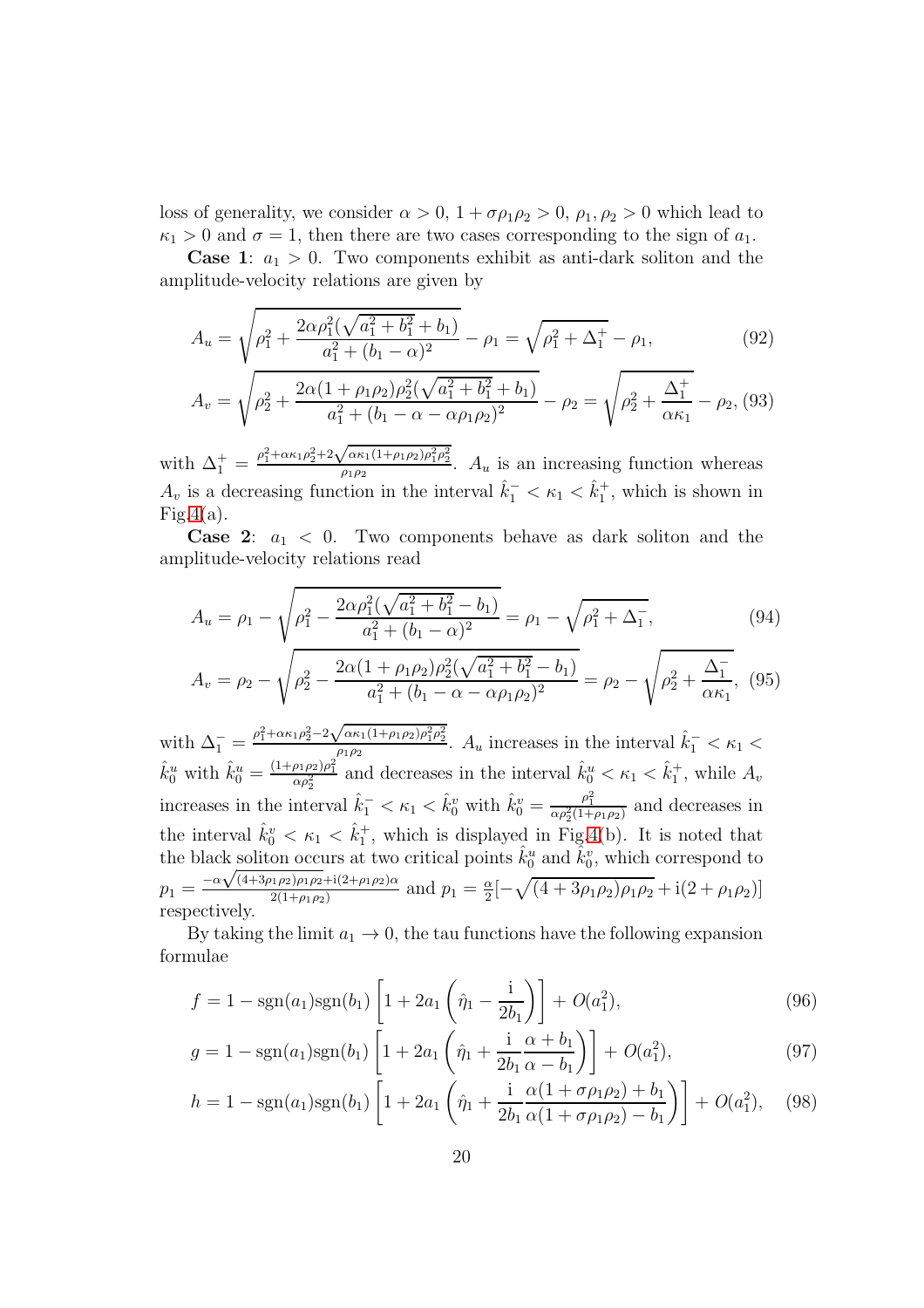

<span id="page-21-0"></span>Figure 4: The amplitude-velocity relations with  $\alpha = \rho_1 = \rho_2 = 1$ : (a) antidark soliton  $(a_1 > 0)$  and (b) dark soliton  $(a_1 < 0)$ .

with  $\eta_{10} = x_0 - \delta'$  and  $\hat{\eta}_1 = \frac{\rho_2}{\alpha \rho}$  $\frac{\rho_2}{\alpha \rho_1} x - \frac{(1+\sigma \rho_1 \rho_2) \alpha \rho_1}{\rho_2 b_1^2}$  $\frac{\rho_1 \rho_2 \rho_1}{\rho_2 b_1^2} t+x_0$ . This suggests that only  $sgn(a_1)sgn(b_1) = 1$  gives rise to the algebraic soliton solution:

$$
u = \rho_1 e^{i(1+\sigma \rho_1 \rho_2) \left(\frac{\rho_2}{\rho_1}x + \frac{\rho_1}{\rho_2}t\right)} \frac{\hat{\eta}_1 + \frac{i}{2b_1}\frac{\alpha + b_1}{\alpha - b_1}}{\hat{\eta}_1 + \frac{i}{2b_1}},\tag{99}
$$

$$
v = \rho_2 e^{\mathrm{i}(1+\sigma\rho_1\rho_2)\left(\frac{\rho_2}{\rho_1}x + \frac{\rho_1}{\rho_2}t\right)} \frac{\hat{\eta}_1 + \frac{\mathrm{i}}{2b_1} \frac{\alpha(1+\sigma\rho_1\rho_2) + b_1}{\alpha(1+\sigma\rho_1\rho_2) - b_1}}{\hat{\eta}_1 - \frac{\mathrm{i}}{2b_1}},\tag{100}
$$

with  $b_1 = \alpha[1 + \sigma \rho_1 \rho_2 + \sqrt{\sigma \rho_1 \rho_2 (1 + \sigma \rho_1 \rho_2)}]$ . The usual dark soliton, black soliton and algebraic soliton are illustrated in [5](#page-21-1) under the different parameters' values.



<span id="page-21-1"></span>Figure 5: The dark one-soliton with the parameters  $\rho_1 = \alpha = -\sigma = \rho_2/3 = 1$ and  $\xi_{10} \equiv x_0 = 0$ : (a)  $p_1 = \sqrt{2}$ , (b)  $p_1 = \frac{1+(\sqrt{23}-4)i}{2}$ , (c)  $p_1 = \frac{\sqrt{5}+i}{4}$  $\frac{5+1}{4}$  for u and  $p_1 = \frac{\sqrt{15}-i}{2}$  for v (v is a black soliton) and (d) the algebraic soliton with  $p_1 = (\sqrt{6} - 2)i.$ 

For the dark two-soliton with  $N = 2$  in [\(68\)](#page-15-1)-[\(70\)](#page-15-1), we obtain the tau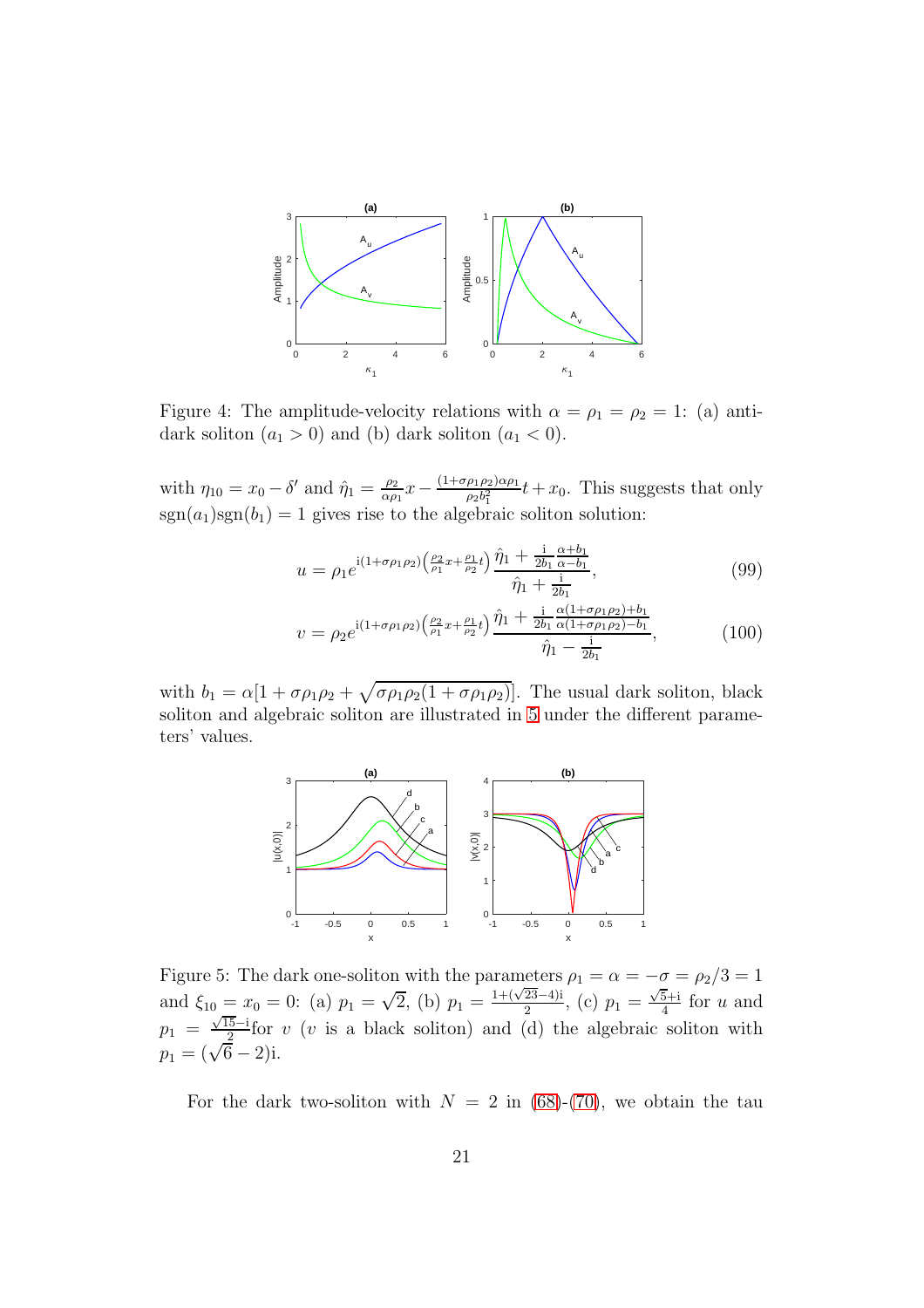functions

$$
f = 1 + d_{11*}e^{\xi_1 + \xi_1^*} + d_{22*}e^{\xi_2 + \xi_2^*} + d_{11*}d_{22*}\Omega_{12}e^{\xi_1 + \xi_2 + \xi_1^* + \xi_2^*},
$$
(101)  
\n
$$
g = 1 + d_{11*}^* K_1 e^{\xi_1 + \xi_1^*} + d_{22*}^* K_2 e^{\xi_2 + \xi_2^*} + d_{11*}^* d_{22*}^* K_1 K_2 \Omega_{12} e^{\xi_1 + \xi_2 + \xi_1^* + \xi_2^*}
$$
(102)  
\n
$$
h = 1 + d_{11*}^* H_1 e^{\xi_1 + \xi_1^*} + d_{22*}^* H_2 e^{\xi_2 + \xi_2^*} + d_{11*}^* d_{22*}^* H_1 H_2 \Omega_{12} e^{\xi_1 + \xi_2 + \xi_1^* + \xi_2^*}
$$
(103)

with

$$
d_{ii^*} = \frac{ip_i}{p_i + p_i^*}, \ K_i = -\frac{p_i - i\alpha}{p_i^* + i\alpha}, \ H_i = -\frac{p_i - i\alpha(1 + \sigma \rho_1 \rho_2)}{p_i^* + i\alpha(1 + \sigma \rho_1 \rho_2)}, \ \Omega_{12} = \frac{|p_1 - p_2|^2}{|p_1 + p_2^*|^2}.
$$

Since the dark one-soliton solution exhibits dark and anti-dark soliton, the dark two-soliton solution may possess three types of the interaction: darkdark solitons, dark-anti-dark solitons, and anti-dark-anti-dark solitons, which are displayed in Fig[.6.](#page-22-0) From the constraint conditions [\(71\)](#page-15-0), if we assume the same velocity  $\kappa_i$ , one cannot get different value of  $p_i$ . Hence there does not exist bound state for the dark-soliton in the MT model.



<span id="page-22-0"></span>Figure 6: The dark two-soliton with the parameters  $\rho_1 = \rho_2 = \alpha = \sigma = 1$ and  $\xi_{10} = \xi_{20} = 0$ : (a) dark-dark soliton  $p_1 = 1 + i$ ,  $p_2 = \sqrt{2} + 2i$ ; (b) darkanti-dark soliton  $p_1 = 1 + i$ ,  $p_2 = -\sqrt{2} + 2i$ ; (c) anti-dark-anti-dark soliton  $p_1 = -1 + i$ ,  $p_2 = -\sqrt{2} + 2i$ .

# 5 Concluding Remarks

In this paper, we give bilinear formulation of the massive Thirring model which is missing in the literature. Based on the bilinear equations, we constructed both the bright and dark soliton solutions to the massive Thirring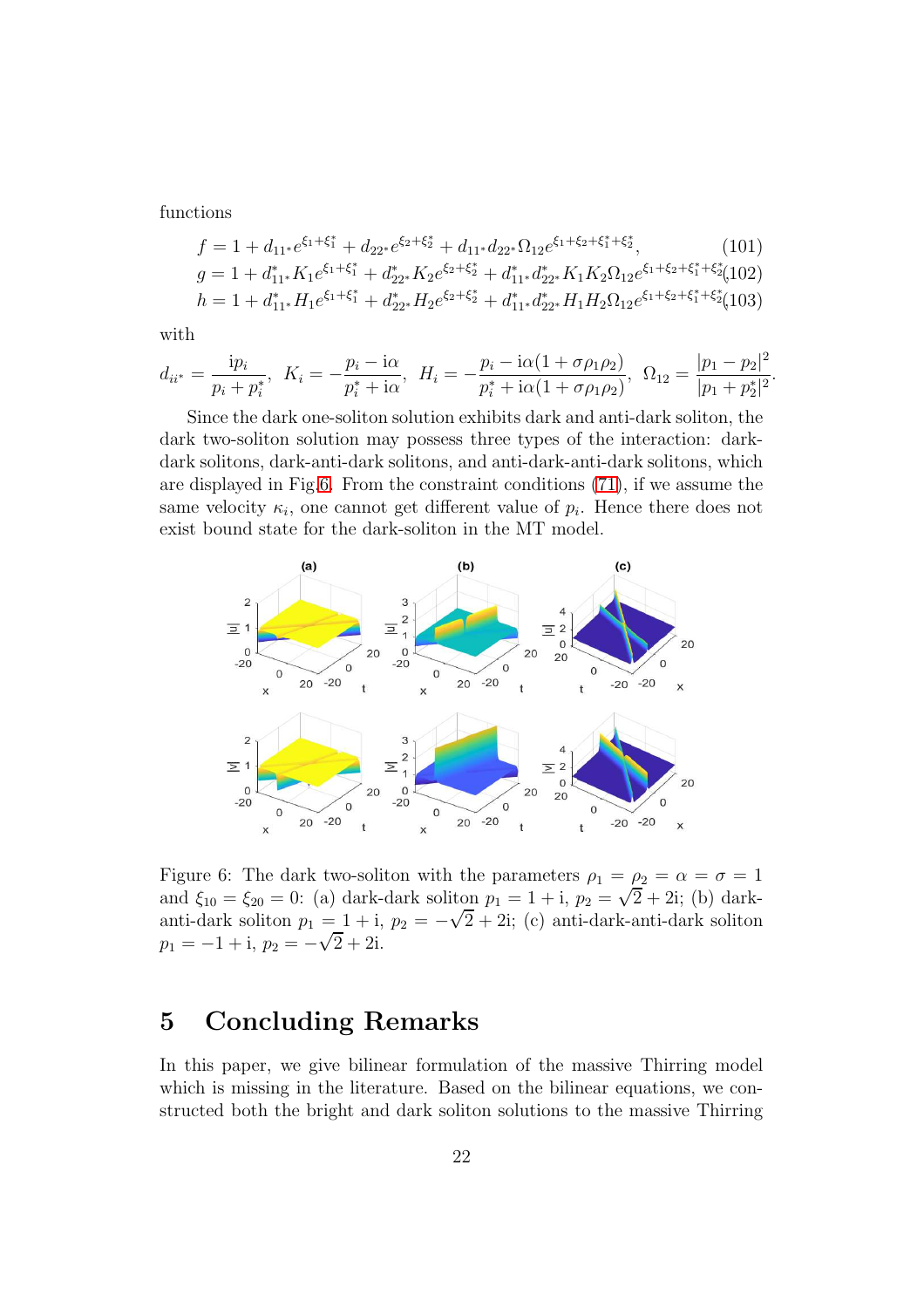model under VBC and NVBC, respectively, via the KP hierarchy reduction technique. Especially, we have shown that the discrete KP equation can generate a set of four bilinear equations, which are reduced to bilinear equations corresponding to the dark soliton of the MT model. We have also listed oneand two- bright and dark soliton solutions and analyzed their propertied in details.

We should point out that, even if we give the bright and dark soliton solution to the MT model in the light cone coordinates, one can easily obtain the corresponding soliton solutions in the laboratory coordinates. Moreover, based on the bilinear formulation established in the present work, we can also construct general breather and rogue wave solutions of the MT model  $(1)$ – $(2)$  via the KP hierarchy reduction method. We will report our results elsewhere in the near future.

Finally, we comment that, since we have established a link between the discrete KP equation and the MT model in terms of tau functions and bilinear equations, similar to our recent work on modified Camassa-Holm (mCH) equation [\[51\]](#page-27-11), it paves a way for constructing integrable semi-discrete and fully discrete MT model, which definitely deserves immediate investigation.

# Acknowledgement

We thank Prof. Dmitry Pelinovsky for drawing us attention of the massive Thirring model and useful comments on our first draft. JC's work was supported from the National Natural Science Foundation of China (NSFC) (No. 11705077). BF's work is partially supported by National Science Foundation (NSF) under Grant No. DMS-1715991 and U.S. Department of Defense (DoD), Air Force for Scientific Research (AFOSR) under grant No. W911NF2010276.

# <span id="page-23-0"></span>References

- [1] W.E. Thirring, A soluble relativistic field theory, Ann. Phys. 3, 91–112, (1958).
- <span id="page-23-1"></span>[2] A.V Mikhailov, Integrability of the two-dimensional Thirring model, JETP Lett. 23, 320–23 (1976),.
- <span id="page-23-2"></span>[3] S.J. Orfanidis, Soliton solutions of the massive Thirring model and the inverse scattering transform, Phys. Rev. D 14, 472 (1976).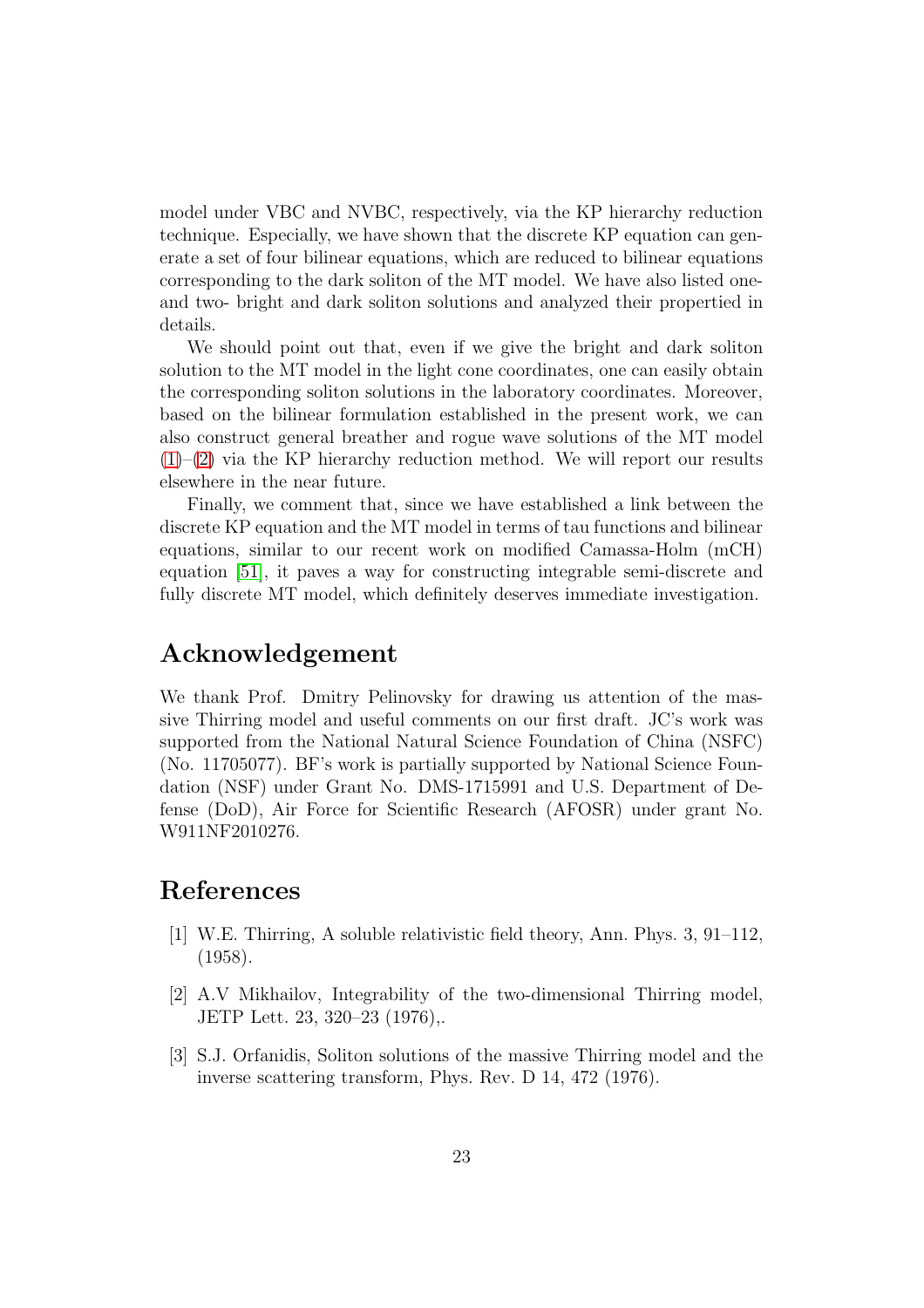- <span id="page-24-0"></span>[4] E.A. Kuznetzov and A.V. Mikhailov, On the complete integrability of the two-dimensional classical Thirring model, Theor. Math. Phys. 30 193–200 (1977).
- <span id="page-24-1"></span>[5] K. Kawata, T. Morishima, and H. Inoue, Inverse scattering method for the two-dimensional massive Thirring model, J. Phys. Soc. Japan 47, 1327–34, (1979).
- <span id="page-24-3"></span><span id="page-24-2"></span>[6] M. Wadati, General solution and Lax pair for 1D classical massless Thirring model, J. Phys. Soc. Japan 52, 1084–85 (1983).
- [7] D. J. Kaup and T. Lakoba, The squared eigenfunctions of the massive Thirring model in laboratory coordinates, J. Math. Phys. 37 308-23 (1996).
- <span id="page-24-5"></span><span id="page-24-4"></span>[8] J. Villarroel, The DBAR problem and the Thirring model, Stud. Appl. Math. 84, 207–220(1991).
- [9] D. Pelinovsky and A. Saalmann, Inverse Scattering for the Massive Thirring Model, In: Miller P., Perry P., Saut JC., Sulem C. (eds) Nonlinear Dispersive Partial Differential Equations and Inverse Scattering. Fields Institute Communications, vol 83. Springer, New York, NY. 497– 528 (2019).
- <span id="page-24-6"></span>[10] D.J. Kaup and A.C. Newell, On the Coleman correspondence and the solution of the Massive Thirring model, Lett. Nuovo Cimento 20, 325– 331 (1977).
- <span id="page-24-7"></span>[11] J.-H. Lee.  $n \times n$  Zakharov–Shabat system of the form  $(d\psi/dx)(z^2 - z^2)$  $1/z^2$ ) $J\psi + (zQ + P + R/z)\psi$ . In A. S. Fokas, D. J. Kaup, A. C. Newell, and V. E. Zakharov, editors, Nonlinear Processes in Physics, 118–121, Springer, Berlin, 1993.
- <span id="page-24-8"></span>[12] J.-H. Lee. Solvability of the derivative nonlinear Schrödinger equation and the massive Thirring model, Theoret. and Math. Phys., 99, 617–621, (1994).
- <span id="page-24-9"></span>[13] A. K. Prikarpatskii and P. I. Golod, Periodic problem for the classical two-dimensional Thirring model. Ukrainian Math. J., 31, 362–367 (1979).
- <span id="page-24-10"></span>[14] A. K. Prikarpatskii. Geometrical structure and Bäcklund transformations of nonlinear evolution equations possessing a Lax representation. Theoret. and Math. Phys., 46, 249–256 (1981).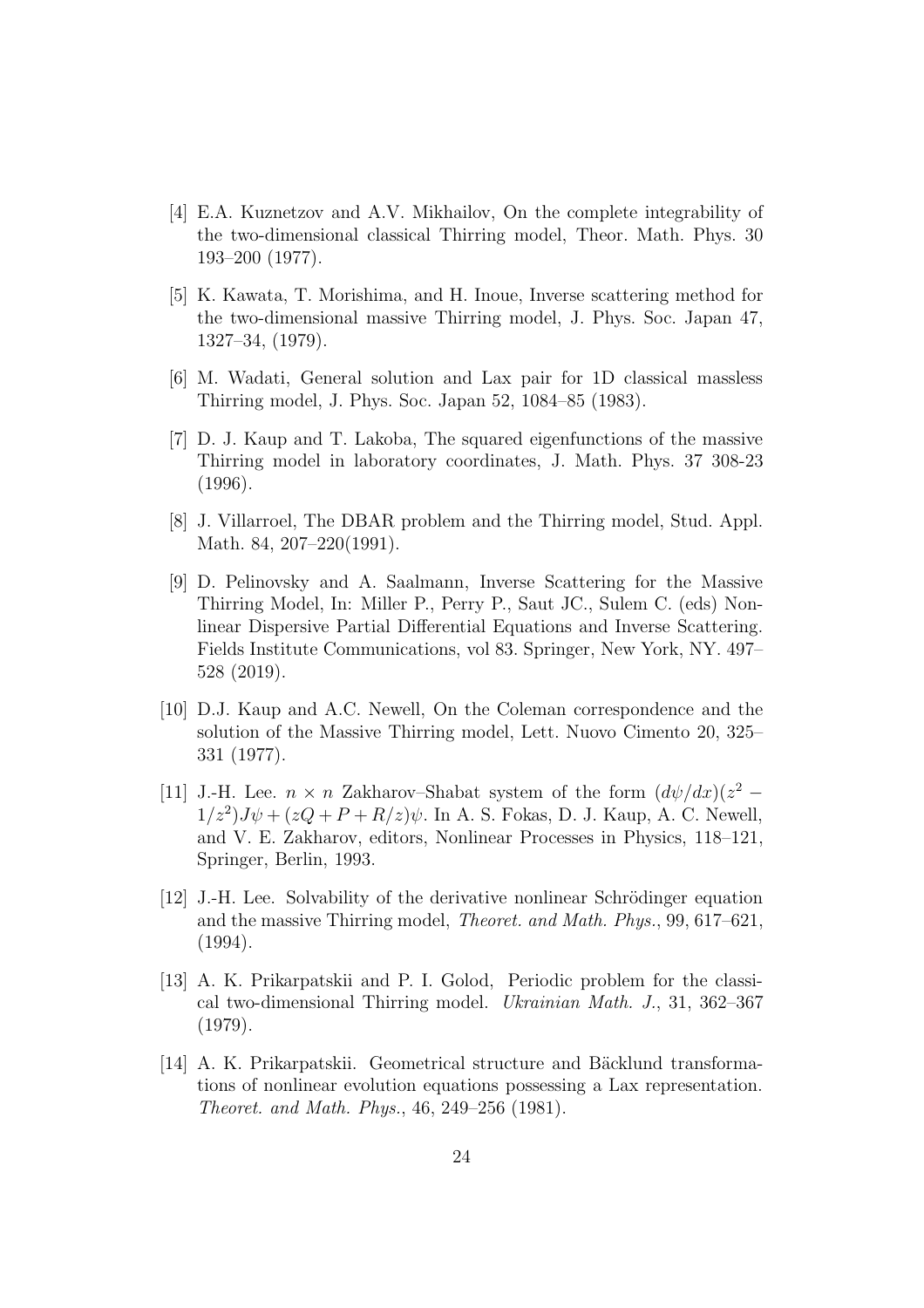- <span id="page-25-0"></span>[15] G. S. Franca, J. F. Gomes, A. H. Zimerman, The algebraic structure behind the derivative nonlinear Schrödinger equation, J. Phys. A: Math. Theor. 46, 305201 (2013).
- <span id="page-25-1"></span>[16] A. Degasperis, Darboux polynomial matrices:the classical massive Thirring model as a study case, J. Phys. A: Math. Theor. 48, 235204 (2015).
- <span id="page-25-2"></span>[17] E. Date, On a construction of multi-soliton solutions of the Pohlmeyer-Lund-Regge system and the classical massive Thirring model Proc. Japan Acad. Ser. A Math. Sci. 55, 278-281 (1979).
- <span id="page-25-3"></span>[18] D. David, J. Harnad, and S. Shnider, Multisoliton solutions to the Thirring model through the reduction method, Lett. Math. Phys. 8, 27–37 (1984).
- <span id="page-25-4"></span>[19] L. Martinez Alonso, Soliton classical dynamics in the sine-Gordon equation in terms of the massive Thirring model. Phys. Rev. D 30, 2595–2601 (1984).
- <span id="page-25-5"></span>[20] I. V. Barashenkov and B. S. Getmanov, Multisoliton solutions in the scheme for unified description of integrable relativistic massive fields. Non-degenerate  $sl(2, C)$  case. Comm. Math. Phys. 112, 423-46 (1987).
- <span id="page-25-6"></span>[21] I. V. Barashenkov, B. S. Getmanov, and V. E. Kovtun, The unified approach to integrable relativistic equations: Soliton solutions over nonvanishing backgrounds. I. J. Math. Phys. 34, 3039–3053 (1993).
- <span id="page-25-7"></span>[22] I. V. Barashenkov and B. S. Getmanov, The unified approach to integrable relativistic equations: Soliton solutions over nonvanishing backgrounds. II. J. Math. Phys. 34, 3054–72 (1993).
- <span id="page-25-8"></span>[23] S. V. Talalov, Hamiltonian structure of Thirring Liouville model. Singular solutions. Theor. Math. Phys. 71, 588–97 (1987).
- <span id="page-25-9"></span>[24] Y. Vaklev, Soliton solutions and gauge equivalence for the problem of Zakharov–Shabat and its generalizations. J. Math. Phys. 37, 1393–1413 (1996).
- <span id="page-25-10"></span>[25] E. Date. On quasi-periodic solutions of the field equation of the classical massive Thirring model, Progr. Theoret. Phys. 59, 265–73 (1978).
- <span id="page-25-11"></span>[26] A. K. Prikarpatskii and P. I. Golod, Periodic problem for the classical two-dimensional Thirring model. Ukrainian Math. J. 31, 362–367 (1979).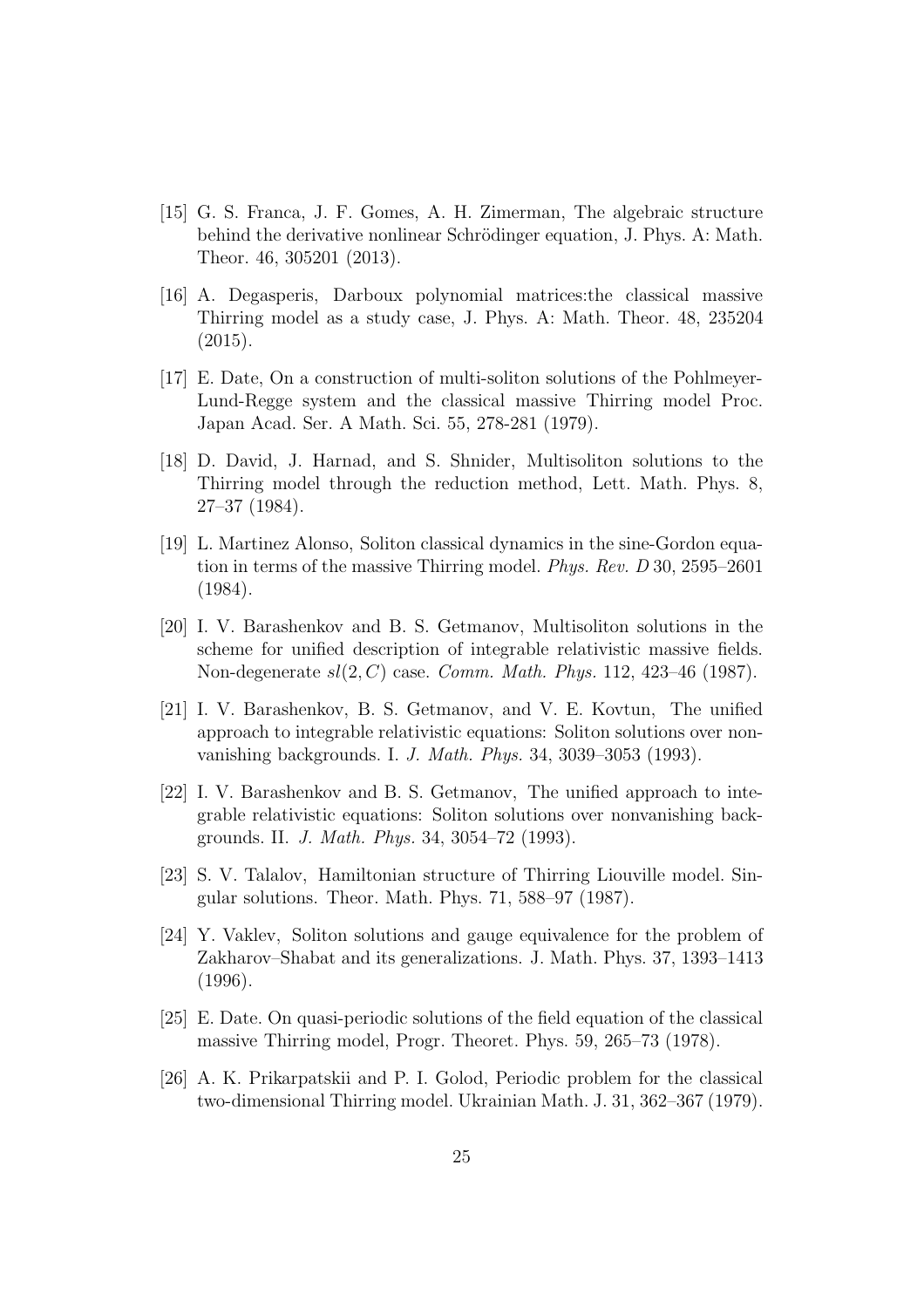- <span id="page-26-1"></span><span id="page-26-0"></span>[27] R. F. Bikbaev, Finite-gap solutions of the massive Thirring model, Teoret. Mat. Fiz. 63, 377–87 (1985).
- <span id="page-26-2"></span>[28] M.A. Wisse, Darboux Coordinates and Isospectral Hamiltonian Flows for the Massive Thirring Model, Lett. Math. Phys. 28 287-94 (1993).
- [29] V.Z. Enolskii, F. Gesztesy, H. Holden, The classical massive Thirring system revisited, 200 In Stochastic processes, physics and geometry: new interplays. I. A volume in honor of Sergio Albeverio (ed. F. Gesztesy, H. Holden, J. Jost, S. Paycha, M. Rockner and S. Scarlatti). Canadian Mathematical Society Conference
- <span id="page-26-3"></span>[30] J. C. Elbeck, F. Enolskii, H. Holden, The hyperelliptic xi-function and the integrable massive Thirring model, Proc. R. Soc. Lond. A 459 1581- 1610 (2003).
- <span id="page-26-5"></span><span id="page-26-4"></span>[31] A. Degasperis, S. Wabnitz, A.B. Aceves, Bragg grating rogue wave, Phys. Lett. A 379, 1067?1070 (2015) .
- [32] L. Guo, L. Wang, Y. Cheng, and J. He, High-order rogue wave solutions of the classical massive Thirring model equations, Commun. Nonlinear Sci. Numer. Simulat. 52, 11 (2017).
- <span id="page-26-6"></span>[33] Y. Ye, L. Bu, C. Pan, Shihua Chen, D. Mihalache, F. Baronio, Super rogue wave states in the classical massive Thirring model system, Rom. Rep. Phys. 73, 117 (2021).
- <span id="page-26-7"></span>[34] C.M. de Sterke and J.E. Sipe, Gap solitons, Prog. Opt. 33, 203–260 (1994).
- <span id="page-26-8"></span>[35] N. V. Alexeeva, I. V. Barashenkov and A. Saxena A, Spinor solitons and their PT-symmetric offspring Ann. Phys. 403, 198-223 (2019).
- <span id="page-26-9"></span>[36] F. W. Nijhoff, H. W. Capel, G. R. W. Quispel, and J. van der Linden, The derivative nonlinear Schrödinger equation and the massive Thirring model. Phys. Lett. A 93, 455–458 (1983).
- <span id="page-26-10"></span>[37] F.W. Nijhoff, H. W. Capel and G. R. W. Quispel, Integrable lattice version of the massive Thirring model and its linearization, Phys. Lett. A 98, 83-86 (1983).
- <span id="page-26-11"></span>[38] J. Nalini and D. E. Pelinovsky, Integrable semi-discretization of the massive Thirring system in laboratory coordinates, J. Phys. A 52, 03LT01 (2019).